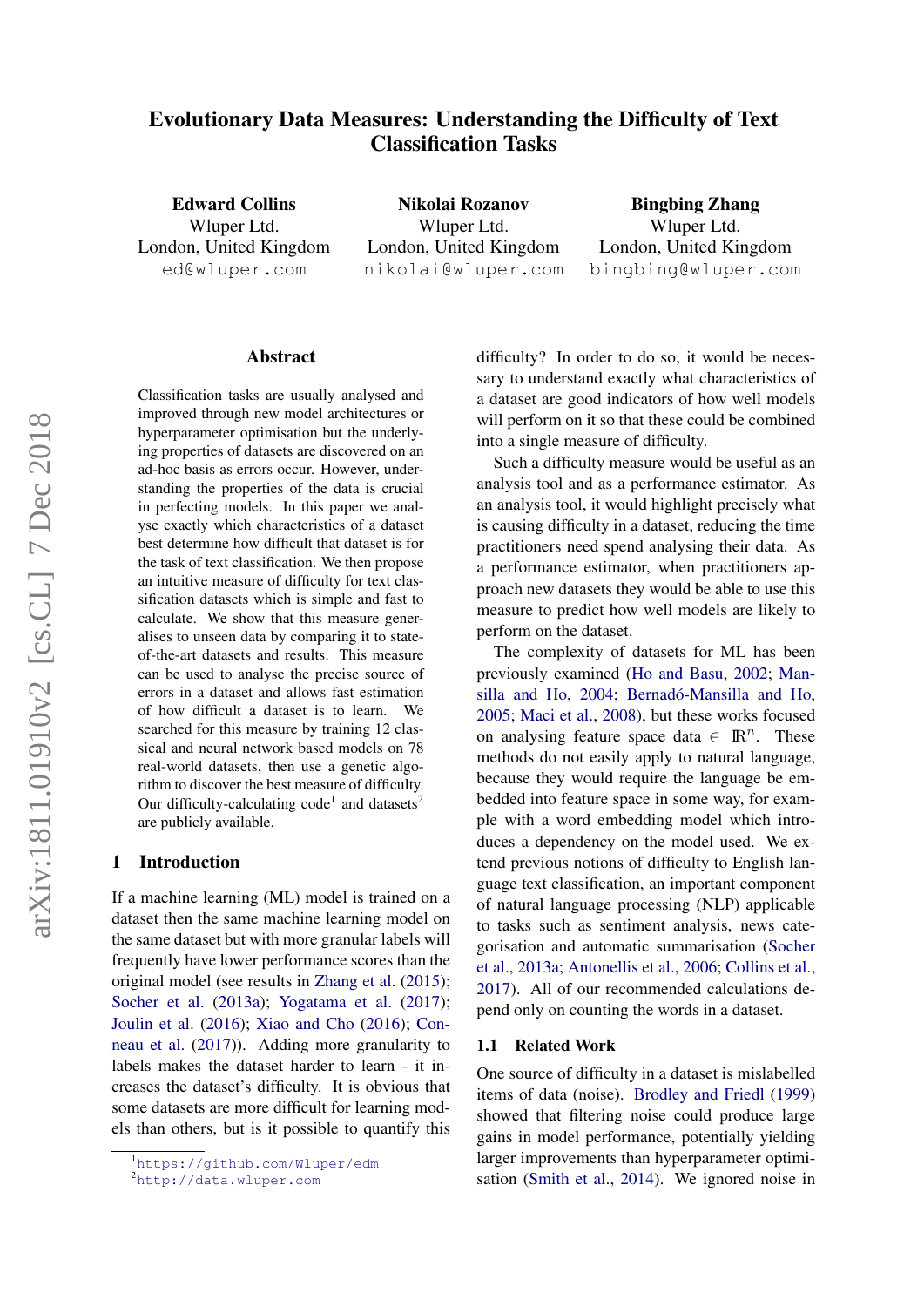this work because it can be reduced with proper data cleaning and is not a part of the true signal of the dataset. We identified four other areas of potential difficulty which we attempt to measure:

Class Interference. Text classification tasks to predict the 1 - 5 star rating of a review are more difficult than predicting whether a review is positive or negative [\(Zhang et al.,](#page-11-0) [2015;](#page-11-0) [Socher et al.,](#page-11-1) [2013a;](#page-11-1) [Yogatama et al.,](#page-11-2) [2017;](#page-11-2) [Joulin et al.,](#page-10-0) [2016;](#page-10-0) [Xiao and Cho,](#page-11-3) [2016;](#page-11-3) [Conneau et al.,](#page-9-0) [2017\)](#page-9-0), as reviews given four stars share many features with those given five stars. [Gupta et al.](#page-9-5) [\(2014\)](#page-9-5) describe how as the number of classes in a dataset increases, so does the potential for "confusability" where it becomes difficult to tell classes apart, therefore making a dataset more difficult. Previous work has mostly focused on this confusability - or class interference - as a source of difficulty in machine learning tasks (Bernadó-Mansilla and Ho, [2005;](#page-9-1) [Ho and Basu,](#page-9-6) [2000,](#page-9-6) [2002;](#page-10-1) [Elizondo et al.,](#page-9-7) [2009;](#page-9-7) [Mansilla and Ho,](#page-10-2) [2004\)](#page-10-2), a common technique being to compute a minimum spanning tree on the data and count the number of edges which link different classes.

Class Diversity. Class diversity provides information about the composition of a dataset by measuring the relative abundances of different classes [\(Shannon,](#page-11-5) [2001\)](#page-11-5). Intuitively, it gives a measure of how well a model could do on a dataset without examining any data items and always predicting the most abundant class. Datasets with a single overwhelming class are easy to achieve high accuracies on by always predicting the most abundant class. A measure of diversity is one feature used by [Bingel and Søgaard](#page-9-8) [\(2017\)](#page-9-8) to identify datasets which would benefit from multi-task learning.

Class Balance. Unbalanced classes are a known problem in machine learning [\(Chawla et al.,](#page-9-9) [2004,](#page-9-9) [2002\)](#page-9-10), particularly if classes are not easily separable [\(Japkowicz,](#page-10-4) [2000\)](#page-10-4). Underrepresented classes are more difficult to learn because models are not exposed to them as often.

Data Complexity. Humans find some pieces of text more difficult to comprehend than others. How difficult a piece of text is to read can be calculated automatically using measures such as those proposed by [Mc Laughlin](#page-10-5) [\(1969\)](#page-10-5); [Senter and](#page-11-6) [Smith](#page-11-6) [\(1967\)](#page-11-6); [Kincaid et al.](#page-10-6) [\(1975\)](#page-10-6). If a piece of text is more difficult for a human to read and understand, the same may be true for an ML model.

# 2 Method

We used 78 text classification datasets and trained 12 different ML algorithms on each of the datasets for a total of 936 models trained. The highest achieved macro F1 score [\(Powers,](#page-10-7) [2011\)](#page-10-7), on the test set for each model was recorded. Macro F1 score is used because it is valid under imbalanced classes. We then calculated 48 different statistics which attempt to measure our four hypothesised areas of difficulty for each dataset. We then needed to discover which statistic or combination thereof correlated with model F1 scores.

We wanted the discovered difficulty measure to be useful as an analysis tool, so we enforced a restriction that the difficulty measure should be composed only by summation, without weighting the constituent statistics. This meant that each difficulty measure could be used as an analysis tool by examining its components and comparing them to the mean across all datasets.

Each difficulty measure was represented as a binary vector of length 48 - one bit for each statistic - each bit being 1 if that statistic was used in the difficulty measure. We therefore had  $2^{48}$  possible different difficulty measures that may have correlated with model score and needed to search this space efficiently.

Genetic algorithms are biologically inspired search algorithms and are good at searching large spaces efficiently [\(Whitley,](#page-11-7) [1994\)](#page-11-7). They maintain a population of candidate difficulty measures and combine them based on their "fitness" - how well they correlate with model scores - so that each "parent" can pass on pieces of information about the search space [\(Jiao and Wang,](#page-10-8) [2000\)](#page-10-8). Using a genetic algorithm, we efficiently discovered which of the possible combinations of statistics correlated with model performance.

# 2.1 Datasets

We gathered 27 real-world text classification datasets from public sources, summarised in Table [1;](#page-2-0) full descriptions are in Appendix [A.](#page-12-0)

We created 51 more datasets by taking two or more of the original 27 datasets and combining all of the data points from each into one dataset. The label for each data item was the name of the dataset which the text originally came from. We combined similar datasets in this way, for example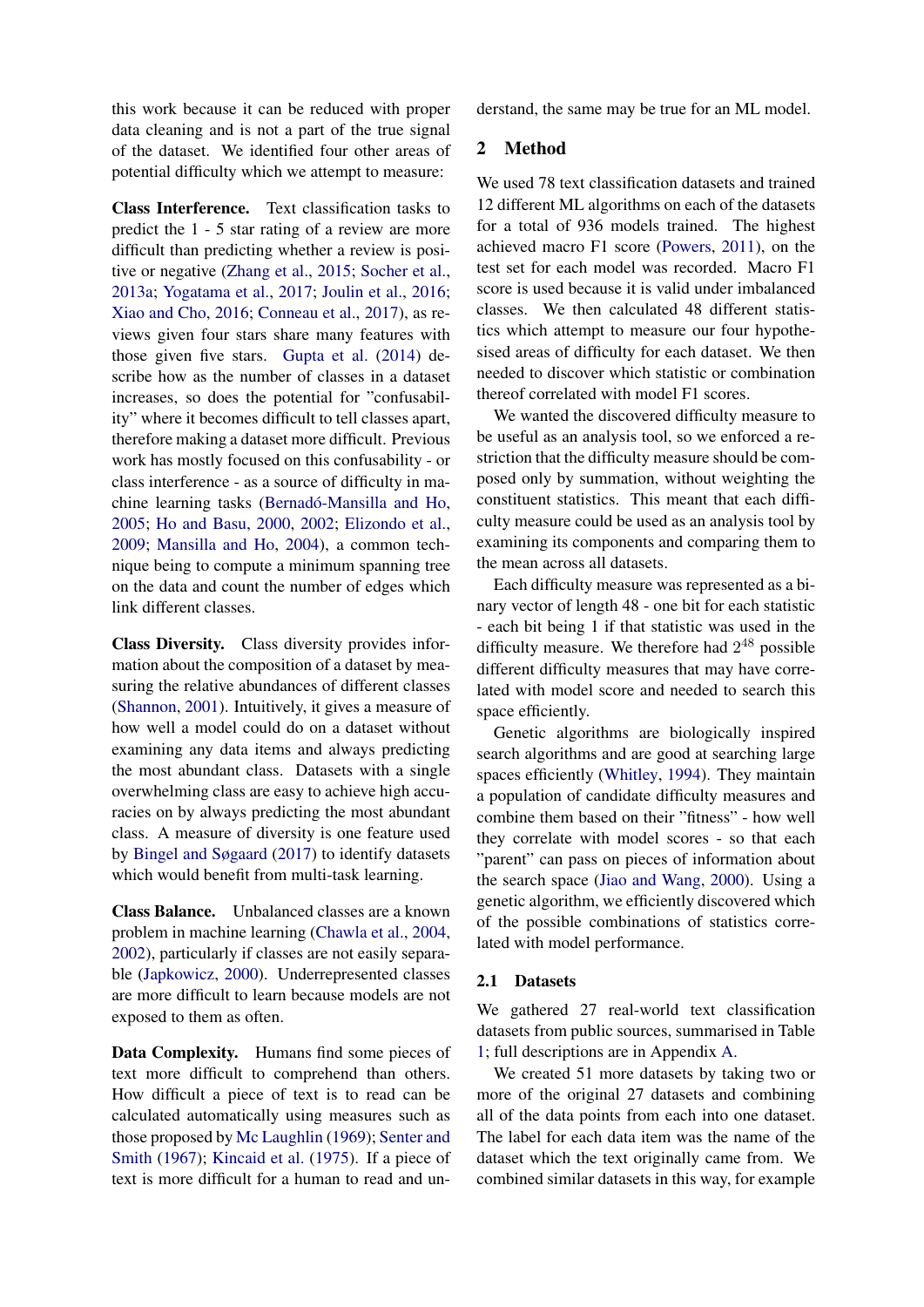| <b>Dataset Name</b>                                    | Num. Class.             | <b>Train Size</b> | <b>Valid Size</b> | <b>Test Size</b> |
|--------------------------------------------------------|-------------------------|-------------------|-------------------|------------------|
| AG's News (Zhang et al., 2015)                         | 4                       | 108000            | 12000             | 7600             |
| Airline Twitter Sentiment (FigureEight, 2018)          | 3                       | 12444             |                   | 2196             |
| ATIS (Price, 1990)                                     | 26                      | 9956              |                   | 893              |
| Corporate Messaging (Figure Eight, 2018)               | 4                       | 2650              |                   | 468              |
| ClassicLit                                             | 4                       | 40489             | 5784              | 11569            |
| DBPedia (wiki.dbpedia.org, 2015)                       | 14                      | 50400             | 5600              | 7000             |
| Deflategate (FigureEight, 2018)                        | 5                       | 8250              | 1178              | 2358             |
| Disaster Tweets (FigureEight, 2018)                    | $\overline{c}$          | 7597              | 1085              | 2172             |
| Economic News Relevance (Figure Eight, 2018)           | $\overline{c}$          | 5593              | 799               | 1599             |
| Grammar and Product Reviews (Datafiniti, 2018)         | 5                       | 49730             | 7105              | 14209            |
| Hate Speech (Davidson et al., 2017)                    | $\overline{\mathbf{3}}$ | 17348             | 2478              | 4957             |
| Large Movie Review Corpus (Maas et al., 2011)          | $\overline{2}$          | 35000             | 5000              | 10000            |
| London Restaurant Reviews (TripAdvisor <sup>3</sup> )  | 5                       | 12056             | 1722              | 3445             |
| New Year's Tweets (Figure Eight, 2018)                 | 10                      | 3507              | 501               | 1003             |
| New Year's Tweets (FigureEight, 2018)                  | 115                     | 3507              | 501               | 1003             |
| Paper Sent. Classification (archive.ics.uci.edu, 2018) | 5                       | 2181              | 311               | 625              |
| Political Social Media (Figure Eight, 2018)            | 9                       | 3500              | 500               | 1000             |
| Question Classification (Li and Roth, 2002)            | 6                       | 4906              | 546               | 500              |
| Review Sentiments (Kotzias et al., 2015)               | $\overline{c}$          | 2100              | 300               | 600              |
| Self Driving Car Sentiment (Figure Eight, 2018)        | 6                       | 6082              |                   | 1074             |
| SMS Spam Collection (Almeida and Hidalgo, 2011)        | $\overline{2}$          | 3901              | 558               | 1115             |
| SNIPS Intent Classification (Coucke et al., 2018)      | $\overline{7}$          | 13784             |                   | 700              |
| Stanford Sentiment Treebank (Socher et al., 2013a)     | 3                       | 236076            | 1100              | 2210             |
| Stanford Sentiment Treebank (Socher et al., 2013a)     | $\overline{c}$          | 117220            | 872               | 1821             |
| Text Emotion (Figure Eight, 2018)                      | 13                      | 34000             |                   | 6000             |
| Yelp Reviews (Yelp.com, 2018)                          | 5                       | 29250             | 3250              | 2500             |
| YouTube Spam (Alberto et al., 2015)                    | $\overline{2}$          | 1363              | 194               | 391              |

Table 1: The 27 different publicly available datasets we gathered with references.

<span id="page-2-0"></span>two different datasets of tweets, so that the classes would not be trivially distinguishable - there is no dataset to classify text as either a tweet or Shakespeare for example as this would be too easy for models. The full list of combined datasets is in Appendix [A.2.](#page-14-0)

Our datasets focus on short text classification by limiting each data item to 100 words. We demonstrate that the difficulty measure we discover with this setup generalises to longer text classification in Section [3.1.](#page-5-0) All datasets were lowercase with no punctuation. For datasets with no validation set, 15% of the training set was randomly sampled as a validation set at runtime.

#### <span id="page-2-1"></span>2.2 Dataset Statistics

We calculated 12 distinct statistics with different n-gram sizes to produce 48 statistics of each dataset. These statistics are designed to increase in value as difficulty increases. The 12 statistics are described here and a listing of the full 48 is in Appendix [B](#page-17-0) in Table [5.](#page-16-0) We used n-gram sizes from unigrams up to 5-grams and recorded the average of each statistic over all n-gram sizes. All probability distributions were count-based - the probability of a particular n-gram / class / character was the count of occurrences of that particular entity divided by the total count of all entities.

### 2.2.1 Class Diversity

We recorded the Shannon Diversity Index and its normalised variant the Shannon Equitability [\(Shannon,](#page-11-5) [2001\)](#page-11-5) using the count-based probability distribution of classes described above.

#### 2.2.2 Class Balance

We propose a simple measure of class imbalance:

$$
Imbal = \sum_{c=1}^{C} \left| \frac{1}{C} - \frac{n_c}{T_{DATA}} \right| \tag{1}
$$

C is the total number of classes,  $n_c$  is the count of items in class c and  $T_{DATA}$  is the total number of data points. This statistic is 0 if there are an equal number of data points in every class and the upper bound is  $2(1 - \frac{1}{6})$  $\frac{1}{C}$ ) and is achieved when one class has all the data points - a proof is given in Appendix [B.2.](#page-17-1)

#### 2.2.3 Class Interference

Per-class probability distributions were calculated by splitting the dataset into subsets based on the class of each data point and then computing countbased probability distributions as described above for each subset.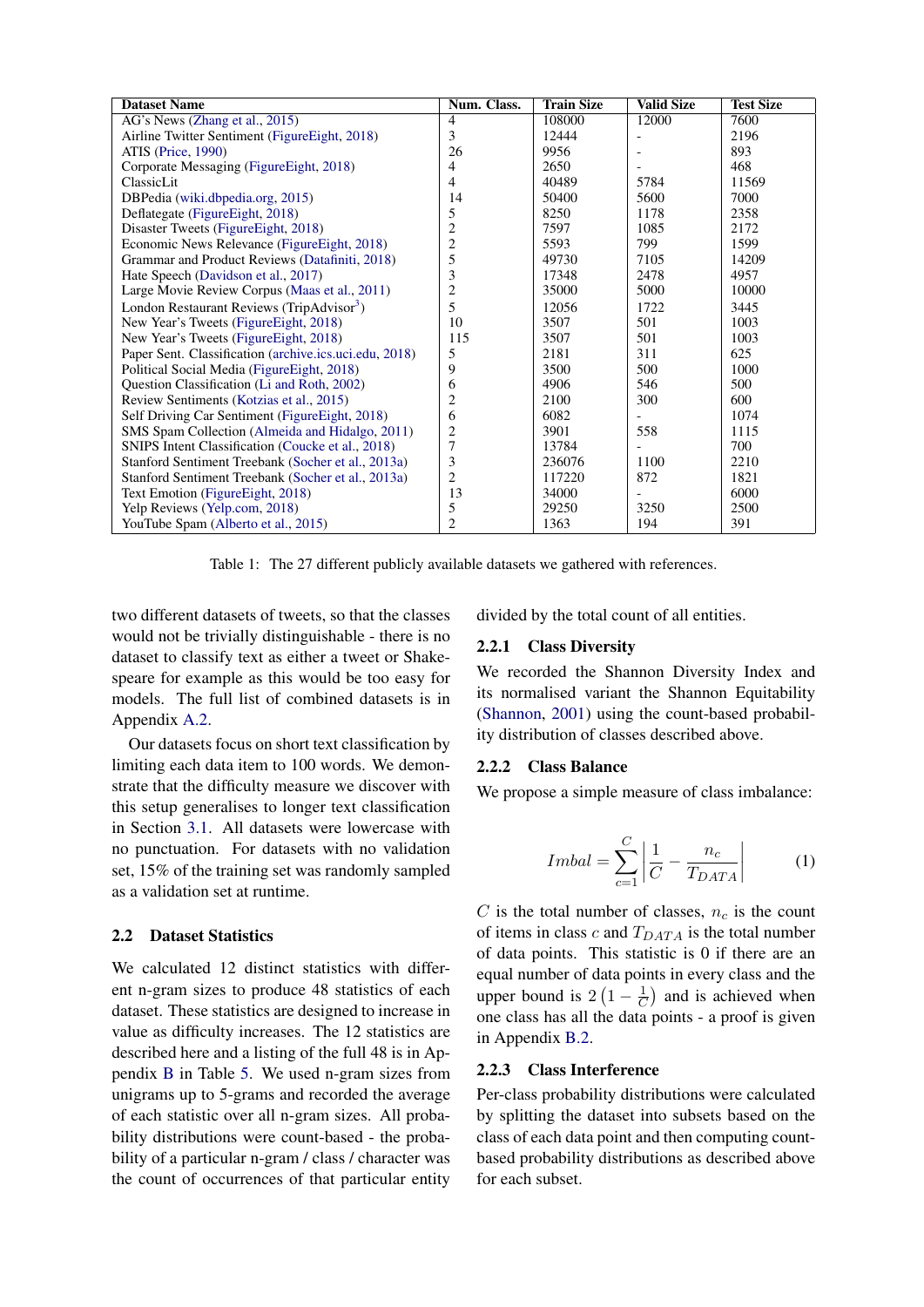Hellinger Similarity One minus both the average and minimum Hellinger Distance [\(Le Cam](#page-10-13) [and Yang,](#page-10-13) [2012\)](#page-10-13) between each pair of classes. Hellinger Distance is 0 if two probability distributions are identical so we subtract this from 1 to give a higher score when two classes are similar giving the Hellinger Similarity. One minus the minimum Hellinger Distance is the maximum Hellinger Similarity between classes.

Top N-Gram Interference Average Jaccard similarity [\(Jaccard,](#page-10-14) [1912\)](#page-10-14) between the set of the top 10 most frequent n-grams from each class. Ngrams entirely composed of stopwords were ignored.

Mutual Information Average mutual information [\(Cover and Thomas,](#page-9-18) [2012\)](#page-9-18) score between the set of the top 10 most frequent n-grams from each class. N-grams entirely composed of stopwords were ignored.

# 2.2.4 Data Complexity

Distinct n-grams : Total n-grams Count of distinct n-grams in a dataset divided by the total number of n-grams. Score of 1 indicates that each ngram occurs once in the dataset.

Inverse Flesch Reading Ease The Flesch Reading Ease (FRE) formula grades text from 100 to 0, 100 indicating most readable and 0 indicating difficult to read [\(Kincaid et al.,](#page-10-6) [1975\)](#page-10-6). We take the reciprocal of this measure.

N-Gram and Character Diversity Using the Shannon Index and Equitability described by [Shannon](#page-11-5) [\(2001\)](#page-11-5) we calculate the diversity and equitability of n-grams and characters. Probability distributions are count-based as described at the start of this section.

# 2.3 Models

To ensure that any discovered measures did not depend on which model was used (i.e. that they were model agnostic), we trained 12 models on every dataset. The models are summarised in Table [2.](#page-4-0) Hyperparameters were not optimised and were identical across all datasets. Specific implementation details of the models are described in Appendix [C.](#page-19-0) Models were evaluated using the macro F1-Score. These models used three different representations of text to learn from to ensure that the discovered difficulty measure did not depend on the representation. These are:

Word Embeddings Our neural network models excluding the Convolutional Neural Network (CNN) used 128-dimensional FastText [\(Bo](#page-9-19)[janowski et al.,](#page-9-19) [2016\)](#page-9-19) embeddings trained on the One Billion Word corpus [\(Chelba et al.,](#page-9-20) [2013\)](#page-9-20) which provided an open vocabulary across the datasets.

Term Frequency Inverse Document Frequency (tf-idf) Our classical machine learning models represented each data item as a tf-idf vector [\(Ramos et al.,](#page-10-15) [2003\)](#page-10-15). This vector has one entry for each word in the vocab and if a word occurs in a data item, then that position in the vector is the word's tf-idf score.

Characters Our CNN, inspired by [Zhang et al.](#page-11-0) [\(2015\)](#page-11-0), sees only the characters of each data item. Each character is assigned an ID and the list of IDs is fed into the network.

# 2.4 Genetic Algorithm

The genetic algorithm maintains a *population* of candidate difficulty measures, each being a binary vector of length 48 (see start of Method section). At each time step, it will evaluate each member of the population using a *fitness function*. It will then select pairs of parents based on their fitness, and perform *crossover* and *mutation* on each pair to produce a new child difficulty measure, which is added to the next population. This process is iterated until the fitness in the population no longer improves.

Population The genetic algorithm is nonrandomly initialised with the 48 statistics described in Section [2.2](#page-2-1) - each one is a difficulty measure composed of a single statistic. 400 pairs of parents are sampled with replacement from each population, so populations after this first time step will consist of 200 candidate measures. The probability of a measure being selected as a parent is proportional to its fitness.

Fitness Function The fitness function of each difficulty measure is based on the Pearson correlation [\(Benesty et al.,](#page-9-21) [2009\)](#page-9-21). Firstly, the Pearson correlation between the difficulty measure and the model test set score is calculated for each individual model. The Harmonic mean of the correlations of each model is then taken, yielding the fitness of that difficulty measure. Harmonic mean is used because it is dominated by its lowest constituents,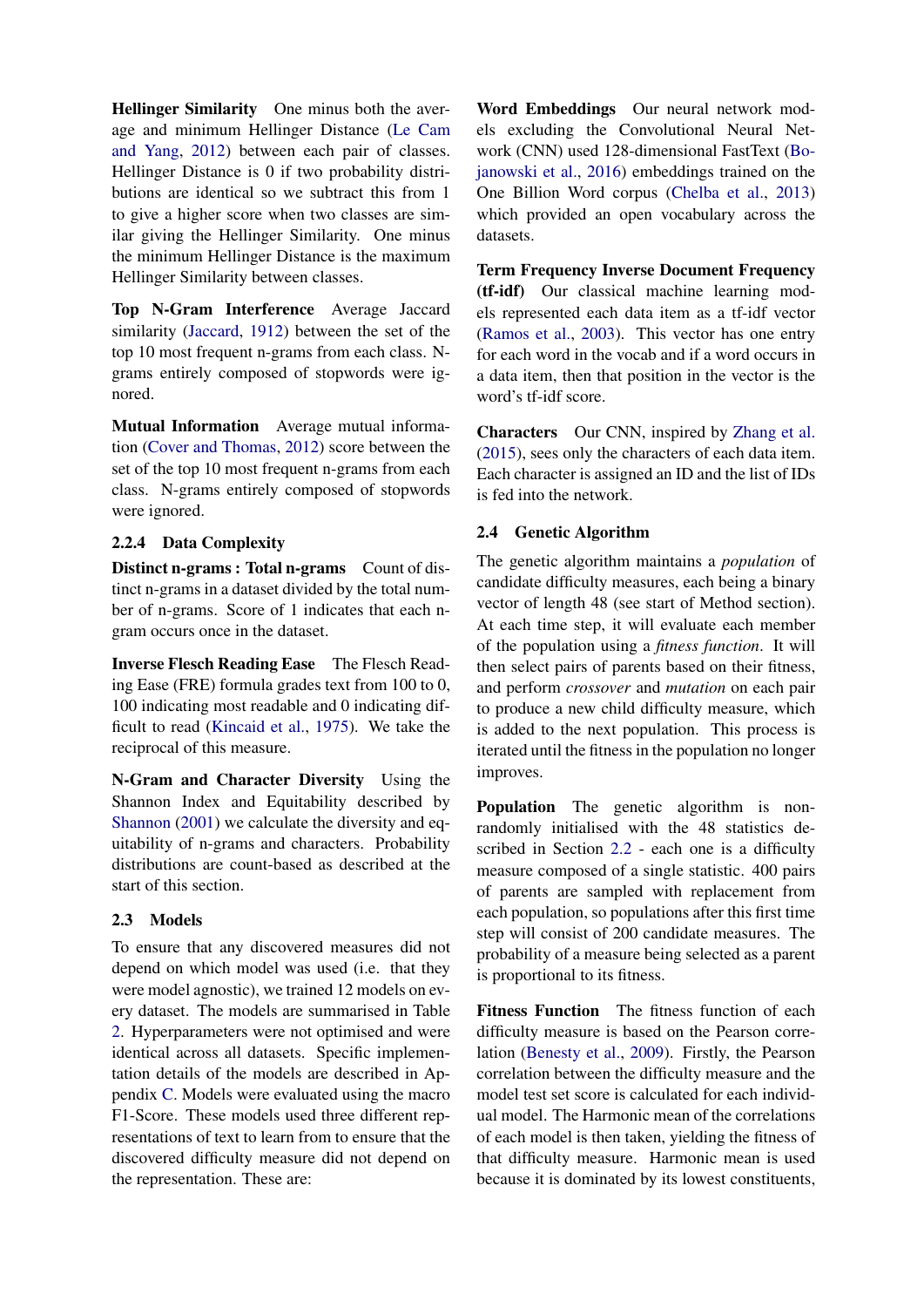| <b>Word Embedding Based</b>   | tf-idf Based                      | <b>Character Based</b> |
|-------------------------------|-----------------------------------|------------------------|
| LSTM-RNN                      | Adaboost                          | 3 layer CNN            |
| <b>GRU-RNN</b>                | Gaussian Naive Bayes (GNB)        |                        |
| <b>Bidirectional LSTM-RNN</b> | 5-Nearest Neighbors               |                        |
| <b>Bidirectional GRU-RNN</b>  | (Multinomial) Logistic Regression |                        |
| Multilayer Perceptron (MLP)   | <b>Random Forest</b>              |                        |
|                               | Support Vector Machine            |                        |

Table 2: Models summary organised by which input type they use.

<span id="page-4-0"></span>so if it is high then correlation must be high for every model.

Crossover and Mutation To produce a new difficulty measure from two parents, the constituent statistics of each parent are randomly intermingled, allowing each parent to pass on information about the search space. This is done in the following way: for each of the 48 statistics, one of the two parents is randomly selected and if the parent uses that statistic, the child also does. This produces a child which has features of both parents. To introduce more stochasticity to the process and ensure that the algorithm does not get trapped in a local minima of fitness, the child is mutated. Mutation is performed by randomly adding or taking away each of the 48 statistics with probability 0.01. After this process, the child difficulty measure is added to the new population.

Training The process of calculating fitness, selecting parents and creating child difficulty measures is iterated until there has been no improvement in fitness for 15 generations. Due to the stochasticity in the process, we run the whole evolution 50 times. We run 11 different variants of this evolution, leaving out different statistics of the dataset each time to test which are most important in finding a good difficulty measure, in total running 550 evolutions. Training time is fast, averaging 79 seconds per evolution with a standard deviation of 25 seconds, determined over 50 runs of the algorithm on a single CPU.

# 3 Results and Discussion

The four hypothesized areas of difficulty - Class Diversity, Balance and Interference and Data Complexity - combined give a model agnostic measure of difficulty. All runs of the genetic algorithm produced different combinations of statistics which had strong negative correlation with model scores on the 78 datasets. The mean correlation was −0.8795 and the standard deviation was 0.0046. Of the measures found through evolution we present two of particular interest:

- 1. D1: *Distinct Unigrams : Total Unigrams + Class Imbalance + Class Diversity + Top 5-Gram Interference + Maximum Unigram Hellinger Similarity + Unigram Mutual Info*. This measure achieves the highest correlation of all measures at  $-0.8845$ .
- 2. D2: *Distinct Unigrams : Total Unigrams + Class Imbalance + Class Diversity + Maximum Unigram Hellinger Similarity + Unigram Mutual Info*. This measure is the shortest measure which achieves a higher correlation than the mean, at  $-0.8814$ . This measure is plotted against model F1 scores in Figure [1.](#page-4-1)



<span id="page-4-1"></span>Figure 1: Model F1 scores against difficulty measure D2 for each of the three input types.

We perform detailed analysis on difficulty measure D2 because it relies only on the words of the dataset and requires just five statistics. This simplicity makes it interpretable and fast to calculate. All difficulty measures which achieved a correlation better than −0.88 are listed in Appendix [D,](#page-21-0) where Figure [3](#page-22-0) also visualises how often each metric was selected.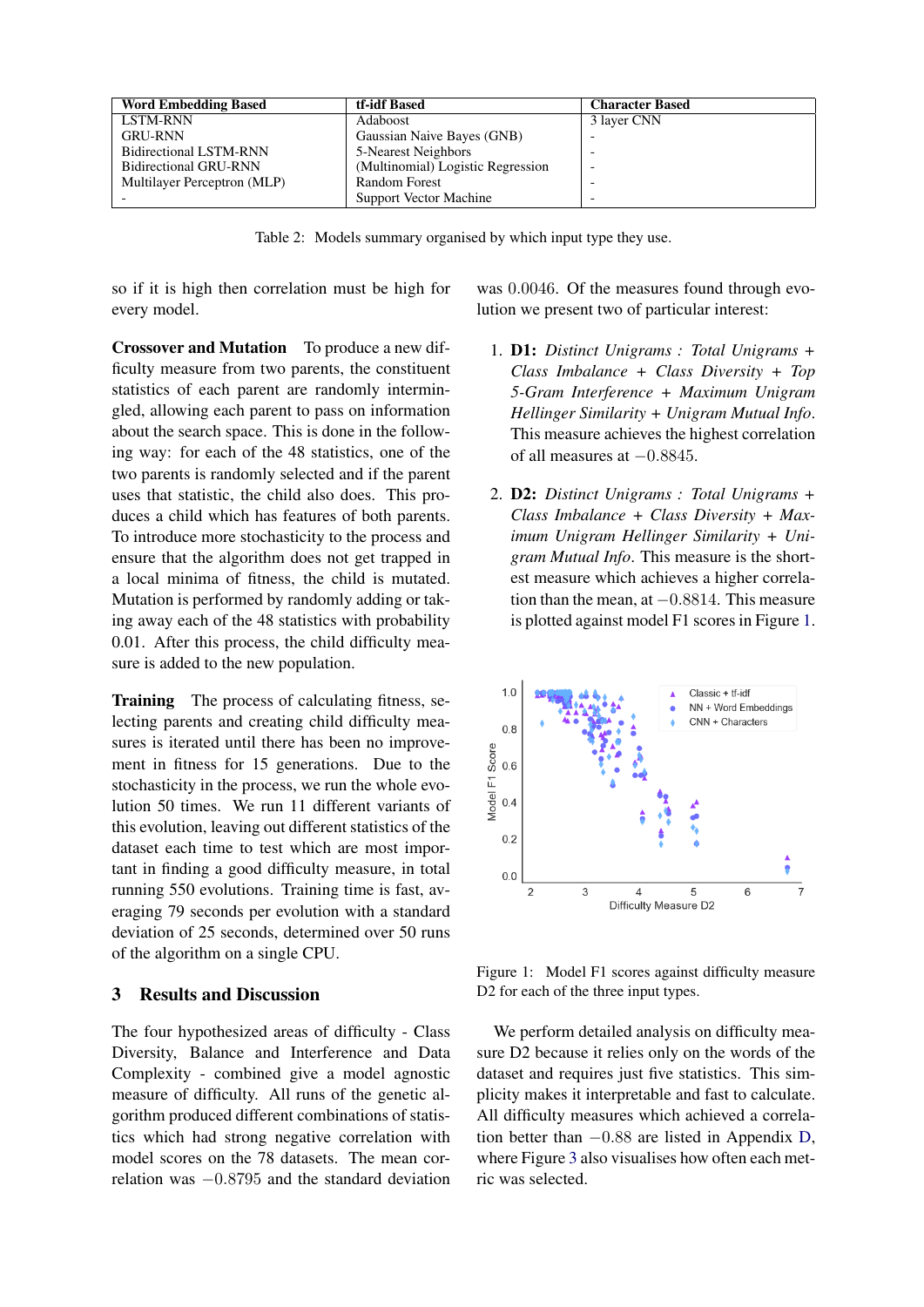| <b>Model</b>                       | AG   | Sogou | Yelp | Yelp | DBP  | Yah   | Amz. | Amz. | Corr.                    |
|------------------------------------|------|-------|------|------|------|-------|------|------|--------------------------|
|                                    |      |       | Р.   | F.   |      | A.    | Р.   | F.   |                          |
| $\mathbf{D2}$                      | 3.29 | 3.77  | 3.59 | 4.42 | 3.50 | 4.51  | 3.29 | 4.32 | $\overline{\phantom{0}}$ |
| char-CNN (Zhang et al., 2015)      | 87.2 | 95.1  | 94.7 | 62   | 98.3 | 71.21 | 95.1 | 59.6 | $-0.86$                  |
| Bag of Words (Zhang et al.,        | 88.8 | 92.9  | 92.2 | 57.9 | 96.6 | 68.9  | 90.4 | 54.6 | $-0.87$                  |
| 2015)                              |      |       |      |      |      |       |      |      |                          |
| LSTM (Yogatama<br>Discrim.         | 92.1 | 94.9  | 92.6 | 59.6 | 98.7 | 73.7  |      |      | $-0.87$                  |
| et al., $2017$ )                   |      |       |      |      |      |       |      |      |                          |
| LSTM (Yogatama<br>Generty.         | 90.6 | 90.3  | 88.2 | 52.7 | 95.4 | 69.3  |      |      | $-0.88$                  |
| et al., 2017)                      |      |       |      |      |      |       |      |      |                          |
| Kneser-Ney Bayes (Yogatama         | 89.3 | 94.6  | 81.8 | 41.7 | 95.4 | 69.3  |      |      | $-0.79$                  |
| et al., $2017$ )                   |      |       |      |      |      |       |      |      |                          |
| Class.<br>(Joulin<br>FastText Lin. | 91.5 | 93.9  | 93.8 | 60.4 | 98.1 | 72    | 91.2 | 55.8 | $-0.86$                  |
| et al., $2016$                     |      |       |      |      |      |       |      |      |                          |
| Char CRNN (Xiao and Cho,           | 91.4 | 95.2  | 94.5 | 61.8 | 98.6 | 71.7  | 94.1 | 59.2 | $-0.88$                  |
| 2016)                              |      |       |      |      |      |       |      |      |                          |
| VDCNN (Conneau et al., 2017)       | 91.3 | 96.8  | 95.7 | 64.7 | 98.7 | 73.4  | 95.7 | 63   | $-0.88$                  |
| <b>Harmonic Mean</b>               |      |       |      |      |      |       |      |      | $-0.86$                  |

<span id="page-5-1"></span>Table 3: Difficulty measure D2 compared to recent results from papers on large-scale text classification. The correlation column reports the correlation between difficulty measure D2 and the model scores for that row.

### <span id="page-5-0"></span>3.1 Does it Generalise?

A difficulty measure is useful as an analysis and performance estimation tool if it is model agnostic and provides an accurate difficulty estimate on unseen datasets.

When running the evolution, the F1 scores of our character-level CNN were not observed by the genetic algorithm. If the discovered difficulty measure still correlated with the CNN's scores despite never having seen them during evolution, it is more likely to be model agnostic. The CNN has a different model architecture to the other models and has a different input type which encodes no prior knowledge (as word embeddings do) or contextual information about the dataset (as tf-idf does). D1 has a correlation of −0.9010 with the CNN and D2 has a correlation of  $-0.8974$  which suggests that both of our presented measures do not depend on what model was used.

One of the limitations of our method was that our models never saw text that was longer than 100 words and were never trained on any very large datasets (i.e.  $>1$  million data points). We also performed no hyperparameter optimisation and did not use state-of-the-art models. To test whether our measure generalises to large datasets with text longer than 100 words, we compared it to some recent state-of-the-art results in text classification using the eight datasets described by [Zhang et al.](#page-11-0) [\(2015\)](#page-11-0). These results are presented in Table [3](#page-5-1) and highlight several important findings.

The Difficulty Measure Generalises to Very Large Datasets and Long Data Items. The smallest of the eight datasets described by [Zhang](#page-11-0) [et al.](#page-11-0) [\(2015\)](#page-11-0) has 120 000 data points and the largest has 3.6 million. As D2 still has a strong negative correlation with model score on these datasets, it seems to generalise to large datasets. Furthermore, these large datasets do not have an upper limit of data item length (the mean data item length in Yahoo Answers is 520 words), yet D2 still has strong negative correlation with model score, showing that it does not depend on data item length.

The Difficulty Measure is Model and Input Type Agnostic. The state-of-the-art models presented in Table [3](#page-5-1) have undergone hyperparameter optimisation and use different input types including per-word learned embeddings [\(Yogatama](#page-11-2) [et al.,](#page-11-2) [2017\)](#page-11-2), n-grams, characters and n-gram embeddings [\(Joulin et al.,](#page-10-0) [2016\)](#page-10-0). As D2 still has a strong negative correlation with these models' scores, we can conclude that it has accurately measured the difficulty of a dataset in a way that is useful regardless of which model is used.

The Difficulty Measure Lacks Precision. The average score achieved on the Yahoo Answers dataset is 69.9% and its difficulty is 4.51. The average score achieved on Yelp Full is 56.8%, 13.1% less than Yahoo Answers and its difficulty is 4.42. In ML terms, a difference of 13% is significant yet our difficulty measure assigns a higher difficulty to the easier dataset. However, Yahoo Answers, Yelp Full and Amazon Full, the only three of [Zhang et al.](#page-11-0) [\(2015\)](#page-11-0)'s datasets for which the state-of-the-art is less than 90%, all have difficulty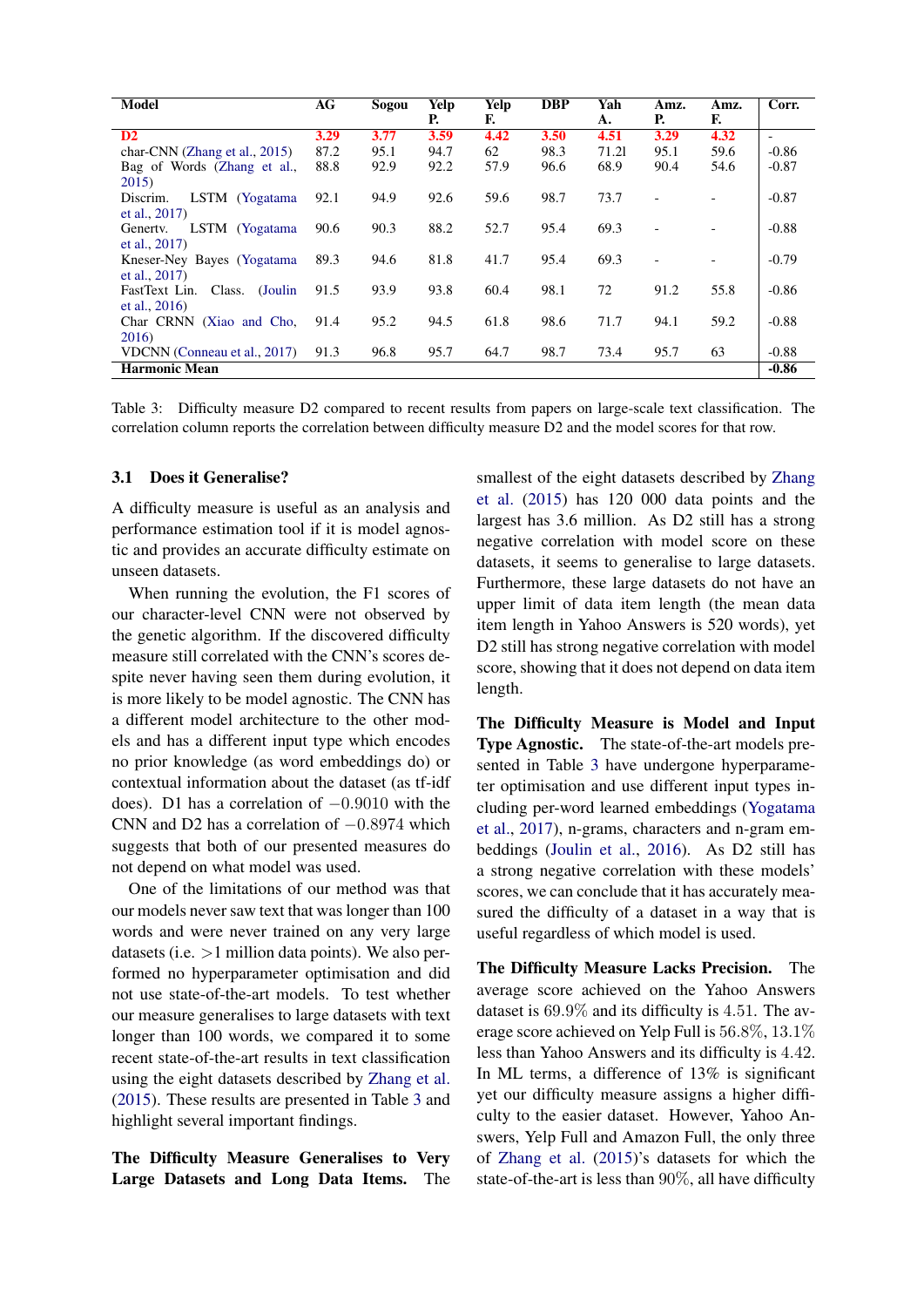scores  $> 4$ , whereas the five datasets with scores > 90% all have difficulty scores between 3 and 4. This indicates that the difficulty measure in its current incarnation may be more effective at assigning a class of difficulty to datasets, rather than a regression-like value.

<span id="page-6-2"></span>3.2 Difficulty Measure as an Analysis Tool

| <b>Statistic</b>                  | Mean   | <b>Sigma</b> |
|-----------------------------------|--------|--------------|
| Distinct Words: Total Words       | 0.0666 | 0.0528       |
| Class Imbalance                   | 0.503  | 0.365        |
| <b>Class Diversity</b>            | 0.905  | 0.759        |
| Max. Unigram Hellinger Similarity | 0.554  | 0.165        |
| Top Unigram Mutual Info           | 1.23   | 0.430        |

<span id="page-6-1"></span>Table 4: Means and standard deviations of the constituent statistics of difficulty measure D2 across the 78 datasets from this paper and the eight datasets from [Zhang et al.](#page-11-0) [\(2015\)](#page-11-0).

As our difficulty measure has no dependence on learned weightings or complex combinations of statistics - only addition - it can be used to analyse the sources of difficulty in a dataset directly. To demonstrate, consider the following dataset:

Stanford Sentiment Treebank Binary Classification  $(SST_2)$  [\(Socher et al.,](#page-11-10) [2013b\)](#page-11-10) SST is a dataset of movie reviews for which the task is to classify the sentiment of each review. The current state-of-the-art accuracy is 91.8% [\(Radford et al.,](#page-10-16) [2017\)](#page-10-16).



<span id="page-6-0"></span>Figure 2: Constituents of difficulty measure D2 for SST, compared to the mean across all datasets.

Figure [2](#page-6-0) shows the values of the constituent statistics of difficulty measure D2 for SST and the mean values across all datasets. The mean (right bar) also includes an error bar showing the standard deviation of statistic values. The exact values of the means and standard deviations for each statistic in measure D2 are shown in Table [4.](#page-6-1)

Figure [2](#page-6-0) shows that for SST 2 the Mutual Information is more than one standard deviation higher than the mean. A high mutual information score indicates that reviews have both positive and negative features. For example, consider this review: *"de niro and mcdormand give solid performances but their screen time is sabotaged by the story s inability to create interest"* which is labelled "positive". There is a positive feature referring to the actors' performances and a negative one referring to the plot. A solution to this would be to treat the classification as a multi-label problem where each item can have more than one class, although this would require that the data be relabelled by hand. An alternate solution would be to split reviews like this into two separate ones: one with the positive component and one with the negative.

Furthermore, Figure [2](#page-6-0) shows that the Max. Hellinger Similarity is higher than average for SST<sub>2</sub>, indicating that the two classes use similar words. Sarcastic reviews use positive words to convey a negative sentiment [\(Maynard and Green](#page-10-17)[wood,](#page-10-17) [2014\)](#page-10-17) and could contribute to this higher value, as could mislabelled items of data. Both of these things portray one class with features of the other - sarcasm by using positive words with a negative tone and noise because positive examples are labelled as negative and vice versa. This kind of difficulty can be most effectively reduced by filtering noise [\(Smith et al.,](#page-11-4) [2014\)](#page-11-4).

To show that our analysis with this difficulty measure was accurately observing the difficulty in SST, we randomly sampled and analysed 100 misclassified data points from SST's test set out of 150 total misclassified. Of these 100, 48 were reviews with both strong positive and negative features and would be difficult for a human to classify, 22 were sarcastic and 8 were mislabelled. The remaining 22 could be easily classified by a human and are misclassified due to errors in the model rather than the data items themselves being difficult to interpret. These findings show that our difficulty measure correctly determined the source of difficulty in SST because 78% of the errors are implied by our difficulty measure and the remaining 22% are due to errors in the model itself, not difficulty in the dataset.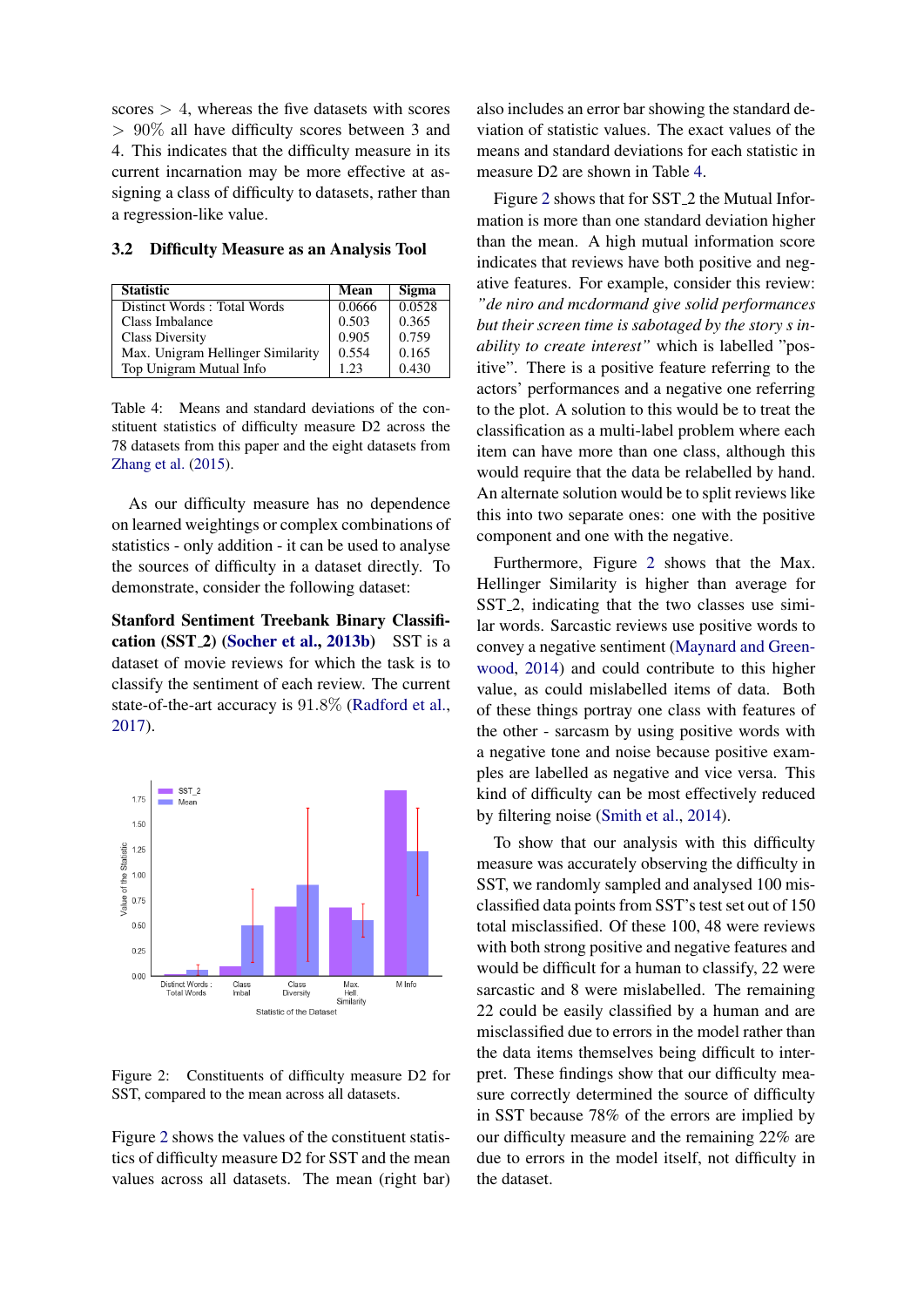### 3.3 The Important Areas of Difficulty

We hypothesized that the difficulty of a dataset would be determined by four areas not including noise: Class Diversity, Class Balance, Class Interference and Text Complexity. We performed multiple runs of the genetic algorithm, leaving statistics out each time to test which were most important in finding a good difficulty measure which resulted in the following findings:

No Single Characteristic Describes Difficulty When the Class Diversity statistic was left out of evolution, the highest achieved correlation was −0.806, 9% lower than D1 and D2. However, on its own Class Diversity had a correlation of −0.644 with model performance. Clearly, Class Diversity is necessary but not sufficient to estimate dataset difficulty. Furthermore, when all measures of Class Diversity and Balance were excluded, the highest achieved correlation was −0.733 and when all measures of Class Interference were excluded the best correlation was −0.727. These three expected areas of difficulty - Class Diversity, Balance and Interference - must all be measured to get an accurate estimate of difficulty because excluding any of them significantly damages the correlation that can be found. Correlations for each individual statistic are in Table [6,](#page-26-0) in Appendix [D.](#page-21-0)

Data Complexity Has Little Affect on Difficulty Excluding all measures of Data Complexity from evolution yielded an average correlation of −0.869, only 1% lower than the average when all statistics were included. Furthermore, the only measure of Data Complexity present in D1 and D2 is Distinct Words : Total Words which has a mean value of 0.067 and therefore contributes very little to the difficulty measure. This shows that while Data Complexity is necessary to achieve top correlation, its significance is minimal in comparison to the other areas of difficulty.

### 3.4 Error Analysis

#### 3.4.1 Overpowering Class Diversity

When a dataset has a large number of balanced classes, then Class Diversity dominates the measure. This means that the difficulty measure is not a useful performance estimator for such datasets.

To illustrate this, we created several fake datasets with 1000, 100, 50 and 25 classes. Each dataset had 1000 copies of the same randomly generated string in each class. It was easy for models to overfit and score a 100% F1 score on these fake datasets.

For the 1000-class fake data, Class Diversity is 6.91, which by our difficulty measure would indicate that the dataset is extremely difficult. However, all models easily achieve a 100% F1 score. By testing on these fake datasets, we found that the limit for the number of classes before Class Diversity dominates the difficulty measure and renders it inaccurate is approximately 25. Any datasets with more than 25 classes with an approximately equal number of items per class will be predicted as difficult regardless of whether they actually are because of this diversity measure.

Datasets with more than 25 *unbalanced* classes are still measured accurately. For example, the ATIS dataset [\(Price,](#page-10-9) [1990\)](#page-10-9) has 26 classes but because some of them have only 1 or 2 data items, it is not dominated by Class Diversity. Even when the difficulty measure is dominated by Class Diversity, examining the components of the difficulty measure independently would still be useful as an analysis tool.

### 3.4.2 Exclusion of Useful Statistics

One of our datasets of New Year's Resolution Tweets has 115 classes but only 3507 data points [\(FigureEight,](#page-9-11) [2018\)](#page-9-11). An ML practitioner knows from the number of classes and data points alone that this is likely to be a difficult dataset for an ML model.

Our genetic algorithm, based on an unweighted, linear sum, cannot take statistics like data size into account currently because they do not have a convenient range of values; the number of data points in a dataset can vary from several hundred to several million. However, the information is still useful to practitioners in diagnosing the difficulty of a dataset.

Given that the difficulty measure lacks precision and may be better suited to classification than regression as discussed in Section [3.1,](#page-5-0) cannot take account of statistics without a convenient range of values and that the difficulty measure must be interpretable, we suggest that future work could look at combining statistics with a white-box, nonlinear algorithm like a decision tree. As opposed to summation, such a combination could take account of statistics with different value ranges and perform either classification or regression while remaining interpretable.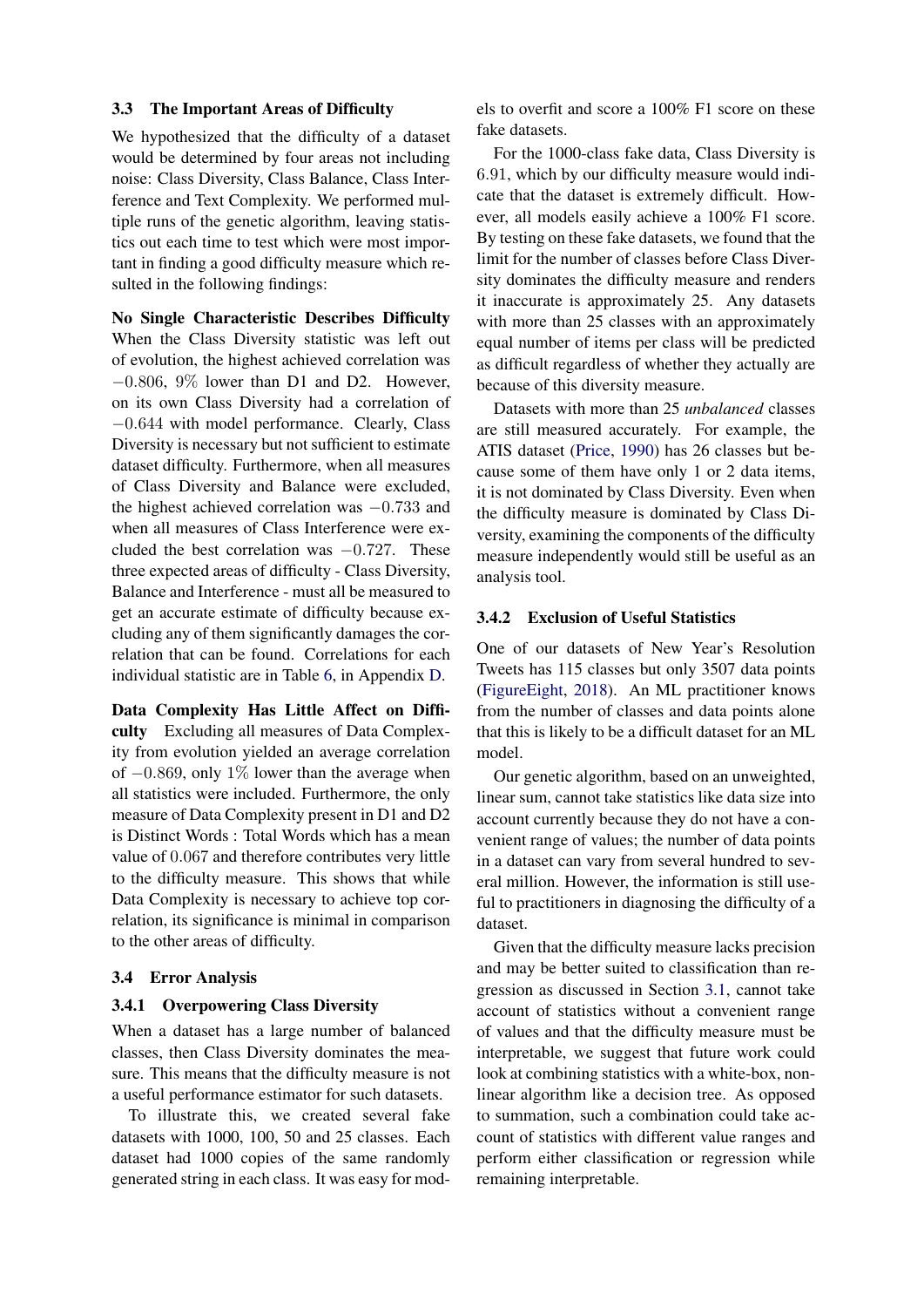#### 3.5 How to Reduce the Difficulty Measure

Here we present some general guidelines on how the four areas of difficulty can be reduced.

Class Diversity can only be sensibly reduced by lowering the number of classes, for example by grouping classes under superclasses. In academic settings where this is not possible, hierarchical learning allows grouping of classes but will produce granular labels at the lowest level [\(Kowsari](#page-10-18) [et al.,](#page-10-18) [2017\)](#page-10-18). Ensuring a large quantity of data in each class will also help models to better learn the features of each class.

Class Interference is influenced by the amount of noise in the data and linguistic phenomena like sarcasm. It can also be affected by the way the data is labelled, for example as shown in Section [3.2](#page-6-2) where SST has data points with both positive and negative features but only a single label. Filtering noise, restructuring or relabelling ambiguous data points and detecting phenomena like sarcasm will help to reduce class interference. Easily confused classes can also be grouped under one superclass if practitioners are willing to sacrifice granularity to gain performance.

Class Imbalance can be addressed with data augmentation such as thesaurus based methods [\(Zhang et al.,](#page-11-0) [2015\)](#page-11-0) or word embedding perturbation [\(Zhang and Yang,](#page-11-11) [2018\)](#page-11-11). Under- and oversampling can also be utilised [\(Chawla et al.,](#page-9-10) [2002\)](#page-9-10) or more data gathered. Another option is transfer learning where knowledge from high data domains can be transferred to those with little data [\(Jaech](#page-10-19) [et al.,](#page-10-19) [2016\)](#page-10-19).

Data Complexity can be managed with large amounts of data. This need not necessarily be labelled - unsupervised pre-training can help models understand the form of complex data before attempting to use it [\(Halevy et al.,](#page-9-22) [2009\)](#page-9-22). Curriculum learning may also have a similar effect to pre-training [\(Bengio et al.,](#page-9-23) [2009\)](#page-9-23).

#### 3.6 Other Applications of the Measure

Model Selection Once the difficulty of a dataset has been calculated, a practitioner can use this to decide whether they need a complex or simple model to learn the data.

Performance Checking and Prediction Practitioners will be able to compare the results their models get to the scores of other models on datasets of an equivalent difficulty. If their models achieve lower results than what is expected according to the difficulty measure, then this could indicate a problem with the model.

# 4 Conclusion

When their models do not achieve good results, ML practitioners could potentially calculate thousands of statistics to see what aspects of their datasets are stopping their models from learning. Given this, how do practitioners tell which statistics are the most useful to calculate? Which ones will tell them the most? What changes could they make which will produce the biggest increase in model performance?

In this work, we have presented two measures of text classification dataset difficulty which can be used as analysis tools and performance estimators. We have shown that these measures generalise to unseen datasets. Our recommended measure can be calculated simply by counting the words and labels of a dataset and is formed by adding five different, unweighted statistics together. As the difficulty measure is an unweighted sum, its components can be examined individually to analyse the sources of difficulty in a dataset.

There are two main benefits to this difficulty measure. Firstly, it will reduce the time that practitioners need to spend analysing their data in order to improve model scores. As we have demonstrated which statistics are most indicative of dataset difficulty, practitioners need only calculate these to discover the sources of difficulty in their data. Secondly, the difficulty measure can be used as a performance estimator. When practitioners approach new tasks they need only calculate these simple statistics in order to estimate how well models are likely to perform.

Furthermore, this work has shown that for text classification the areas of Class Diversity, Balance and Interference are essential to measure in order to understand difficulty. Data Complexity is also important, but to a lesser extent.

Future work should firstly experiment with nonlinear but interpretable methods of combining statistics into a difficulty measure such as decision trees. Furthermore, it should apply this difficulty measure to other NLP tasks that may require deeper linguistic knowledge than text classification, such as named entity recognition and parsing. Such tasks may require more advanced features than simple word counts as were used in this work.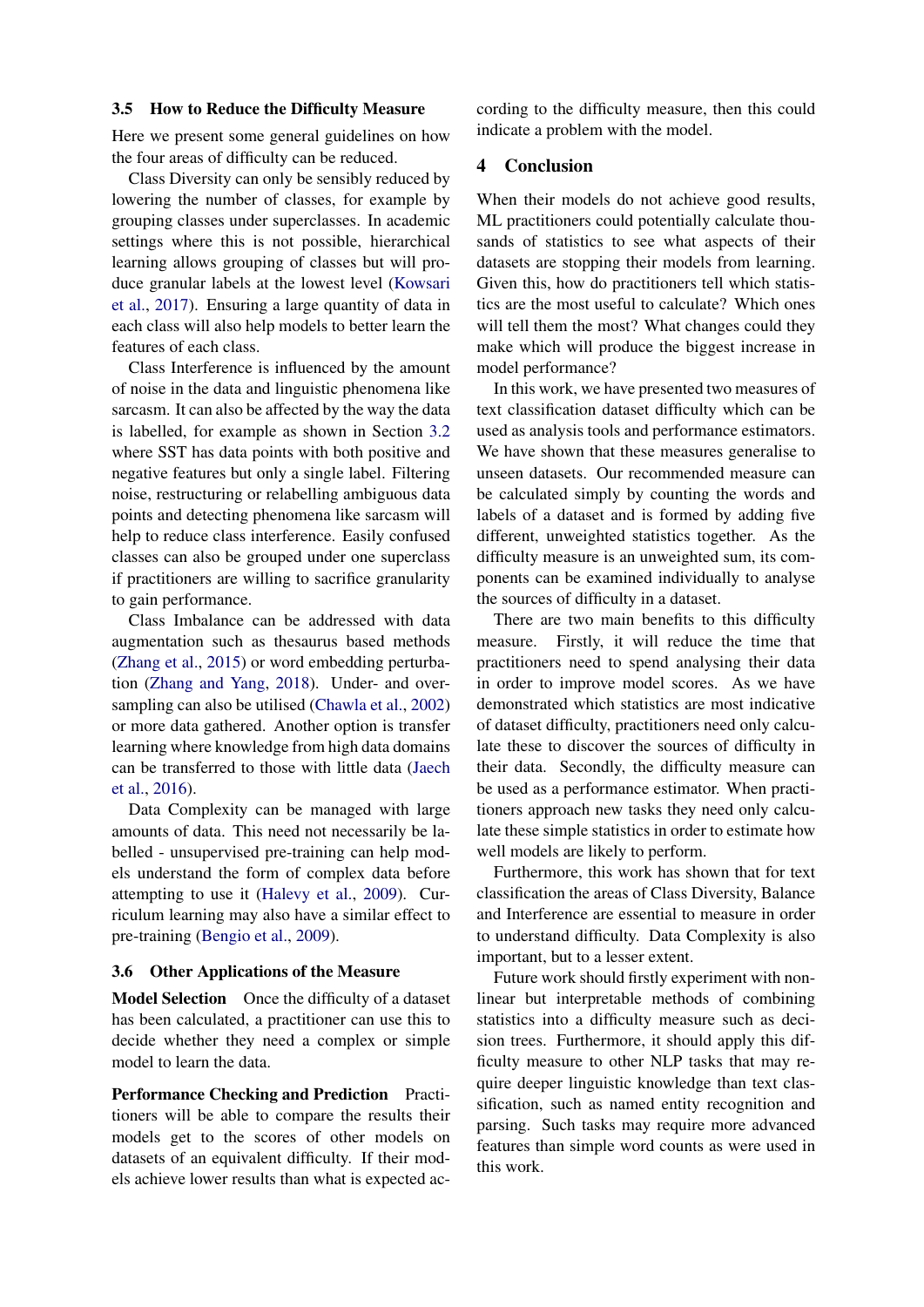### References

- <span id="page-9-17"></span>Túlio C Alberto, Johannes V Lochter, and Tiago A Almeida. 2015. Tubespam: Comment spam filtering on youtube. In *Machine Learning and Applications (ICMLA), 2015 IEEE 14th International Conference on*, pages 138–143. IEEE. [Online; accessed 22-Feb-2018].
- <span id="page-9-15"></span>Tiago A. Almeida and Jos Mara Gmez Hidalgo. 2011. Sms spam collection v. 1. [Online; accessed 25-Feb-2018].
- <span id="page-9-2"></span>Ioannis Antonellis, Christos Bouras, and Vassilis Poulopoulos. 2006. Personalized news categorization through scalable text classification. In *Asia-Pacific Web Conference*, pages 391–401. Springer.
- <span id="page-9-14"></span>archive.ics.uci.edu. 2018. Sentence classification data set. [https://archive.ics.uci.edu/ml/](https://archive.ics.uci.edu/ml/datasets/Sentence+Classification) [datasets/Sentence+Classification](https://archive.ics.uci.edu/ml/datasets/Sentence+Classification). [Online; accessed 20-Feb-2018].
- <span id="page-9-21"></span>Jacob Benesty, Jingdong Chen, Yiteng Huang, and Israel Cohen. 2009. Pearson correlation coefficient. In *Noise reduction in speech processing*, pages 1–4. Springer.
- <span id="page-9-23"></span>Yoshua Bengio, Jérôme Louradour, Ronan Collobert, and Jason Weston. 2009. Curriculum learning. In *Proceedings of the 26th annual international conference on machine learning*, pages 41–48. ACM.
- <span id="page-9-1"></span>Ester Bernadó-Mansilla and Tin Kam Ho. 2005. Domain of competence of xcs classifier system in complexity measurement space. *IEEE Transactions on Evolutionary Computation*, 9(1):82–104.
- <span id="page-9-8"></span>Joachim Bingel and Anders Søgaard. 2017. Identifying beneficial task relations for multi-task learning in deep neural networks. *arXiv preprint arXiv:1702.08303*.
- <span id="page-9-19"></span>Piotr Bojanowski, Edouard Grave, Armand Joulin, and Tomas Mikolov. 2016. Enriching word vectors with subword information. *arXiv preprint arXiv:1607.04606*.
- <span id="page-9-4"></span>Carla E Brodley and Mark A Friedl. 1999. Identifying mislabeled training data. *Journal of artificial intelligence research*, 11:131–167.
- <span id="page-9-10"></span>Nitesh V Chawla, Kevin W Bowyer, Lawrence O Hall, and W Philip Kegelmeyer. 2002. Smote: synthetic minority over-sampling technique. *Journal of artificial intelligence research*, 16:321–357.
- <span id="page-9-9"></span>Nitesh V Chawla, Nathalie Japkowicz, and Aleksander Kotcz. 2004. Special issue on learning from imbalanced data sets. *ACM Sigkdd Explorations Newsletter*, 6(1):1–6.
- <span id="page-9-20"></span>Ciprian Chelba, Tomas Mikolov, Mike Schuster, Qi Ge, Thorsten Brants, Phillipp Koehn, and Tony Robinson. 2013. One billion word benchmark for measuring progress in statistical language modeling. *arXiv preprint arXiv:1312.3005*.
- <span id="page-9-24"></span>Kyunghyun Cho, Bart Van Merrienboer, Caglar Gul- ¨ cehre, Dzmitry Bahdanau, Fethi Bougares, Holger Schwenk, and Yoshua Bengio. 2014. Learning phrase representations using rnn encoder-decoder for statistical machine translation. *arXiv preprint arXiv:1406.1078*.
- <span id="page-9-3"></span>Ed Collins, Isabelle Augenstein, and Sebastian Riedel. 2017. A supervised approach to extractive summarisation of scientific papers. In *Proceedings of the 21st Conference on Computational Natural Language Learning (CoNLL 2017)*, pages 195–205.
- <span id="page-9-0"></span>Alexis Conneau, Holger Schwenk, Loïc Barrault, and Yann Lecun. 2017. Very deep convolutional networks for text classification. In *Proceedings of the 15th Conference of the European Chapter of the Association for Computational Linguistics: Volume 1, Long Papers*, volume 1, pages 1107–1116.
- <span id="page-9-16"></span>Alice Coucke, Alaa Saade, Adrien Ball, Théodore Bluche, Alexandre Caulier, David Leroy, Clément Doumouro, Thibault Gisselbrecht, Francesco Caltagirone, Thibaut Lavril, et al. 2018. Snips voice platform: an embedded spoken language understanding system for private-by-design voice interfaces. *arXiv preprint arXiv:1805.10190*.
- <span id="page-9-18"></span>Thomas M Cover and Joy A Thomas. 2012. *Elements of information theory*. John Wiley & Sons.
- <span id="page-9-12"></span>Datafiniti. 2018. Grammar and online product reviews. [Online; accessed 26-Feb-2018].
- <span id="page-9-13"></span>Thomas Davidson, Dana Warmsley, Michael Macy, and Ingmar Weber. 2017. Automated hate speech detection and the problem of offensive language. *arXiv preprint arXiv:1703.04009*.
- <span id="page-9-7"></span>D. A. Elizondo, R. Birkenhead, M. Gamez, N. Garcia, and E. Alfaro. 2009. Estimation of classification complexity. In *2009 International Joint Conference on Neural Networks*, pages 764–770.
- <span id="page-9-11"></span>FigureEight. 2018. Data for everyone. [https:](https://www.figure-eight.com/data-for-everyone/) [//www.figure-eight.com/data-for](https://www.figure-eight.com/data-for-everyone/)[everyone/](https://www.figure-eight.com/data-for-everyone/). [Online; accessed 25-Feb-2018].
- <span id="page-9-5"></span>Maya R Gupta, Samy Bengio, and Jason Weston. 2014. Training highly multiclass classifiers. *The Journal of Machine Learning Research*, 15(1):1461–1492.
- <span id="page-9-22"></span>Alon Halevy, Peter Norvig, and Fernando Pereira. 2009. The unreasonable effectiveness of data. *IEEE Intelligent Systems*, 24(2):8–12.
- <span id="page-9-25"></span>Trevor Hastie, Saharon Rosset, Ji Zhu, and Hui Zou. 2009. Multi-class adaboost. *Statistics and its Interface*, 2(3):349–360.
- <span id="page-9-6"></span>Tin Kam Ho and M. Basu. 2000. Measuring the complexity of classification problems. In *Proceedings 15th International Conference on Pattern Recognition. ICPR-2000*, volume 2, pages 43–47 vol.2.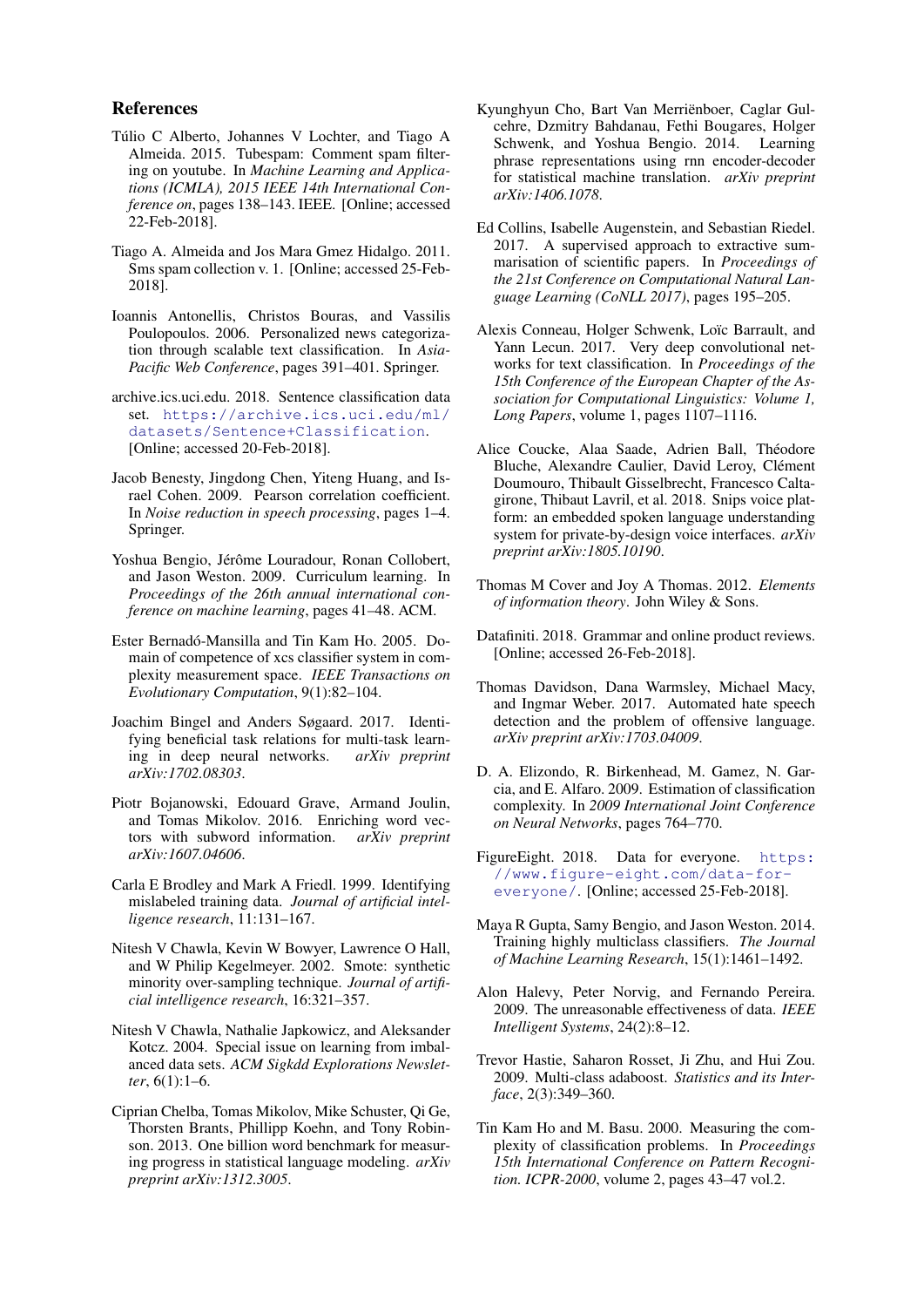- <span id="page-10-1"></span>Tin Kam Ho and M. Basu. 2002. Complexity measures of supervised classification problems. *IEEE Transactions on Pattern Analysis and Machine Intelligence*, 24(3):289–300.
- <span id="page-10-21"></span>Sepp Hochreiter and Jürgen Schmidhuber. 1997. Long short-term memory. *Neural computation*, 9(8):1735–1780.
- <span id="page-10-24"></span>Jin-Hyuk Hong and Sung-Bae Cho. 2008. A probabilistic multi-class strategy of one-vs.-rest support vector machines for cancer classification. *Neurocomputing*, 71(16-18):3275–3281.
- <span id="page-10-14"></span>Paul Jaccard. 1912. The distribution of the flora in the alpine zone. *New phytologist*, 11(2):37–50.
- <span id="page-10-19"></span>Aaron Jaech, Larry Heck, and Mari Ostendorf. 2016. Domain adaptation of recurrent neural networks for natural language understanding. *arXiv preprint arXiv:1604.00117*.
- <span id="page-10-4"></span>Nathalie Japkowicz. 2000. The class imbalance problem: Significance and strategies. In *Proc. of the Intl Conf. on Artificial Intelligence*.
- <span id="page-10-8"></span>Licheng Jiao and Lei Wang. 2000. A novel genetic algorithm based on immunity. *IEEE Transactions on Systems, Man, and Cybernetics-part A: systems and humans*, 30(5):552–561.
- <span id="page-10-0"></span>Armand Joulin, Edouard Grave, Piotr Bojanowski, and Tomas Mikolov. 2016. Bag of tricks for efficient text classification. *arXiv preprint arXiv:1607.01759*.
- <span id="page-10-22"></span>Mikael Kågebäck, Olof Mogren, Nina Tahmasebi, and Devdatt Dubhashi. 2014. Extractive summarization using continuous vector space models. In *Proceedings of the 2nd Workshop on Continuous Vector Space Models and their Compositionality (CVSC)*, pages 31–39.
- <span id="page-10-6"></span>J Peter Kincaid, Robert P Fishburne Jr, Richard L Rogers, and Brad S Chissom. 1975. Derivation of new readability formulas (automated readability index, fog count and flesch reading ease formula) for navy enlisted personnel. Technical report, Naval Technical Training Command Millington TN Research Branch.
- <span id="page-10-20"></span>Diederik P Kingma and Jimmy Ba. 2014. Adam: A method for stochastic optimization. *arXiv preprint arXiv:1412.6980*.
- <span id="page-10-12"></span>Dimitrios Kotzias, Misha Denil, Nando De Freitas, and Padhraic Smyth. 2015. From group to individual labels using deep features. In *Proceedings of the 21th ACM SIGKDD International Conference on Knowledge Discovery and Data Mining*, pages 597–606. ACM.
- <span id="page-10-18"></span>Kamran Kowsari, Donald E Brown, Mojtaba Heidarysafa, Kiana Jafari Meimandi, Matthew S Gerber, and Laura E Barnes. 2017. Hdltex: Hierarchical deep learning for text classification. In *Machine Learning and Applications (ICMLA), 2017*

*16th IEEE International Conference on*, pages 364– 371. IEEE.

- <span id="page-10-13"></span>Lucien Le Cam and Grace Lo Yang. 2012. *Asymptotics in statistics: some basic concepts*. Springer Science & Business Media.
- <span id="page-10-11"></span>Xin Li and Dan Roth. 2002. Learning question classifiers. In *Proceedings of the 19th international conference on Computational linguistics-Volume 1*, pages 1–7. Association for Computational Linguistics.
- <span id="page-10-10"></span>Andrew L Maas, Raymond E Daly, Peter T Pham, Dan Huang, Andrew Y Ng, and Christopher Potts. 2011. Learning word vectors for sentiment analysis. In *Proceedings of the 49th annual meeting of the association for computational linguistics: Human language technologies-volume 1*, pages 142–150. Association for Computational Linguistics.
- <span id="page-10-3"></span>N. Maci, A. Orriols-Puig, and E. Bernad-Mansilla. 2008. Genetic-based synthetic data sets for the analysis of classifiers behavior. In *2008 Eighth International Conference on Hybrid Intelligent Systems*, pages 507–512.
- <span id="page-10-2"></span>E. B. Mansilla and Tin Kam Ho. 2004. On classifier domains of competence. In *Proceedings of the 17th International Conference on Pattern Recognition, 2004. ICPR 2004.*, volume 1, pages 136–139 Vol.1.
- <span id="page-10-17"></span>Diana Maynard and Mark A Greenwood. 2014. Who cares about sarcastic tweets? investigating the impact of sarcasm on sentiment analysis. In *Lrec*, pages 4238–4243.
- <span id="page-10-5"></span>G Harry Mc Laughlin. 1969. Smog grading-a new readability formula. *Journal of reading*, 12(8):639– 646.
- <span id="page-10-7"></span>David Martin Powers. 2011. Evaluation: from precision, recall and f-measure to roc, informedness, markedness and correlation.
- <span id="page-10-9"></span>Patti J Price. 1990. Evaluation of spoken language systems: The atis domain. In *Speech and Natural Language: Proceedings of a Workshop Held at Hidden Valley, Pennsylvania, June 24-27, 1990*.
- <span id="page-10-16"></span>Alec Radford, Rafal Jozefowicz, and Ilya Sutskever. 2017. Learning to generate reviews and discovering sentiment. *arXiv preprint arXiv:1704.01444*.
- <span id="page-10-15"></span>Juan Ramos et al. 2003. Using tf-idf to determine word relevance in document queries. In *Proceedings of the first instructional conference on machine learning*, volume 242, pages 133–142.
- <span id="page-10-23"></span>Jason D Rennie, Lawrence Shih, Jaime Teevan, and David R Karger. 2003. Tackling the poor assumptions of naive bayes text classifiers. In *Proceedings of the 20th international conference on machine learning (ICML-03)*, pages 616–623.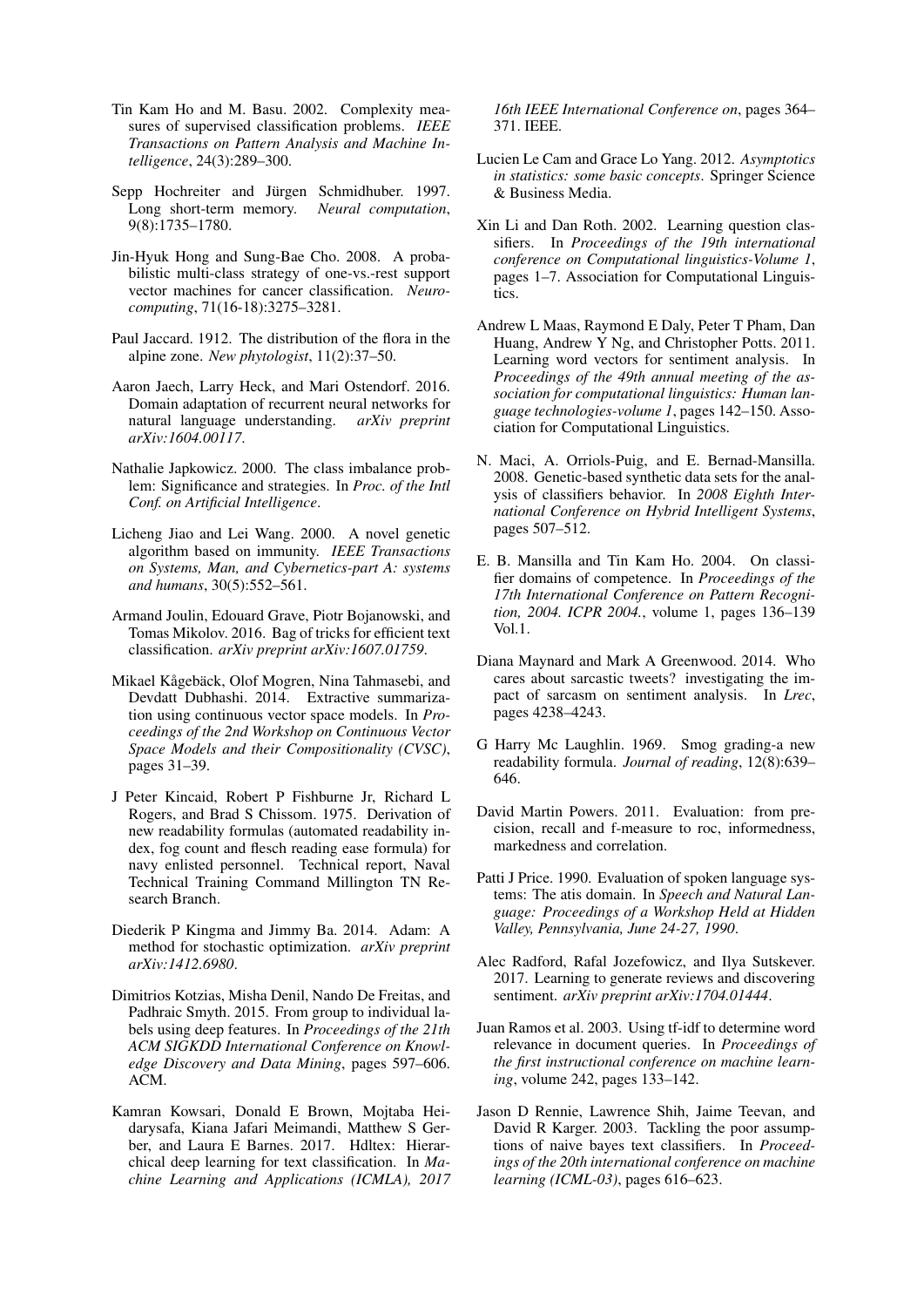- <span id="page-11-12"></span>Mike Schuster and Kuldip K Paliwal. 1997. Bidirectional recurrent neural networks. *IEEE Transactions on Signal Processing*, 45(11):2673–2681.
- <span id="page-11-6"></span>RJ Senter and Edgar A Smith. 1967. Automated readability index. Technical report, CINCINNATI UNIV OH.
- <span id="page-11-5"></span>Claude Elwood Shannon. 2001. A mathematical theory of communication. *ACM SIGMOBILE Mobile Computing and Communications Review*, 5(1):3–55.
- <span id="page-11-4"></span>Michael R Smith, Tony Martinez, and Christophe Giraud-Carrier. 2014. The potential benefits of filtering versus hyper-parameter optimization. *arXiv preprint arXiv:1403.3342*.
- <span id="page-11-1"></span>Richard Socher, Alex Perelygin, Jean Wu, Jason Chuang, Christopher D Manning, Andrew Ng, and Christopher Potts. 2013a. Recursive deep models for semantic compositionality over a sentiment treebank. In *Proceedings of the 2013 conference on empirical methods in natural language processing*, pages 1631–1642.
- <span id="page-11-10"></span>Richard Socher, Alex Perelygin, Jean Wu, Jason Chuang, Christopher D Manning, Andrew Ng, and Christopher Potts. 2013b. Recursive deep models for semantic compositionality over a sentiment treebank. In *Proceedings of the 2013 conference on empirical methods in natural language processing*, pages 1631–1642.
- <span id="page-11-7"></span>Darrell Whitley. 1994. A genetic algorithm tutorial. *Statistics and computing*, 4(2):65–85.
- <span id="page-11-8"></span>wiki.dbpedia.org. 2015. Data set 2.0. [http:](http://wiki.dbpedia.org/data-set-20) [//wiki.dbpedia.org/data-set-20](http://wiki.dbpedia.org/data-set-20). [Online; accessed 21-Feb-2018].
- <span id="page-11-3"></span>Yijun Xiao and Kyunghyun Cho. 2016. Efficient character-level document classification by combining convolution and recurrent layers. *arXiv preprint arXiv:1602.00367*.
- <span id="page-11-9"></span>Yelp.com. 2018. Yelp dataset challenge. [http://](http://www.yelp.com/dataset_challenge) [www.yelp.com/dataset\\_challenge](http://www.yelp.com/dataset_challenge). [Online; accessed 23-Feb-2018].
- <span id="page-11-2"></span>Dani Yogatama, Chris Dyer, Wang Ling, and Phil Blunsom. 2017. Generative and discriminative text classification with recurrent neural networks. *arXiv preprint arXiv:1703.01898*.
- <span id="page-11-11"></span>Dongxu Zhang and Zhichao Yang. 2018. Word embedding perturbation for sentence classification. *arXiv preprint arXiv:1804.08166*.
- <span id="page-11-0"></span>Xiang Zhang, Junbo Zhao, and Yann LeCun. 2015. Character-level convolutional networks for text classification. In *Advances in neural information processing systems*, pages 649–657.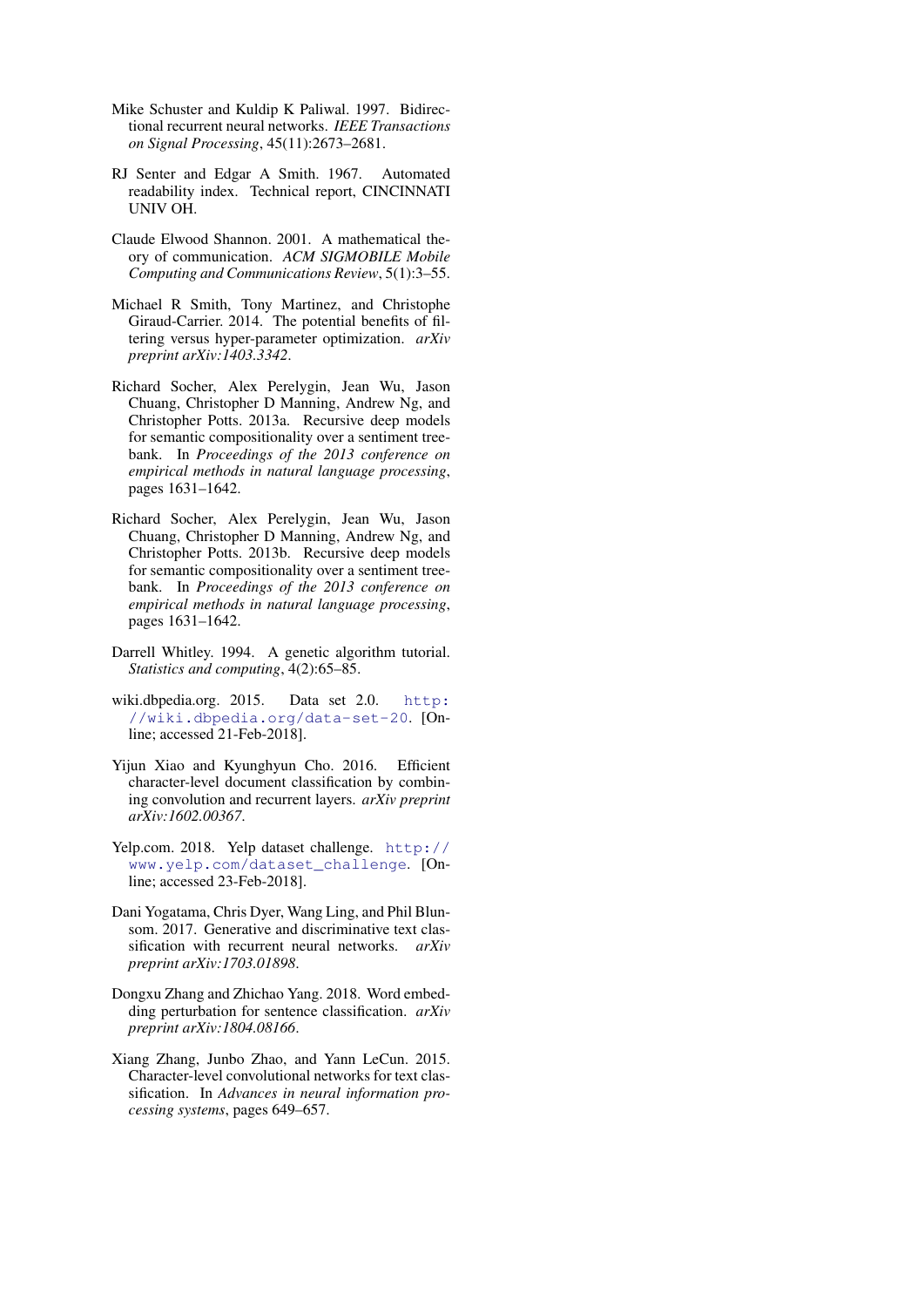# <span id="page-12-0"></span>A Dataset Descriptions

# A.1 Main Datasets

All 89 datasets used in this paper are available from <http://data.wluper.com>.

AG's News Topic Classification Dataset - version 3 (AG) AG's News Topic Classification Dataset<sup>[4](#page-12-1)</sup> is constructed and used as a benchmark in the paper [\(Zhang et al.,](#page-11-0) [2015\)](#page-11-0). It is a collection of more than 1 million news articles gathered from more than 2000 news sources, which is used for research purposes. It has four classes: "Business", "Sci/Tech", "Sports", "World", each class contains 30000 training samples and 1900 testing samples. In total, the training set has  $108000$  sentences, the validation set has 12000 sentences and the test set has 7600 sentences.

Airline Twitter Sentiment (AT Sentiment) The airline twitter sentiment dataset is crowd-sourced by [\(FigureEight,](#page-9-11) [2018\)](#page-9-11), it has three sentiment classes to classify the service of the major U.S. airlines: positive, negative, and neutral. The training set has 12444 sentences and the test set has 2196 sentences.

ATIS dataset with Intents (ATIS Int) The airline travel information system dataset [\(Price,](#page-10-9) [1990\)](#page-10-9) is a widely used benchmark dataset for the task of slot filling. The data is from air travel reservation making and follows the (Begin/Inside/Output) format for the semantic label of each word, the class O is assigned for those words without semantic labels. In this paper, we only employed the dataset with intents for the text classification task. In total, the ATIS Int data has 26 classes, the training set contains 9956 sentences and the test set contains 893 sentences.

Corporate Messaging (CM) The Corporate messaging dataset is crowd-sourced by [\(Fig](#page-9-11)[ureEight,](#page-9-11) [2018\)](#page-9-11), it has 4 classes about what corporations talk about on social media: "information", "Action", "Dialogue" and "Exclude". The training set has 2650 sentences and the test set has 468 sentences.

Classic Literature Sentence Classification (ClassicLit) We created this dataset for this work. It consists of The Complete Works of William Shakespeare, War and Peace by Leo Tolstoy, Wuthering Heights by Emily Brontë and the War of the Worlds by H.G. Wells. Each data item is a sentence from one of these books. All sentences longer than 100 words are discarded. The label of each sentence is which author wrote that sentence. All books were downloaded from the Project Gutenberg<sup>[5](#page-12-2)</sup> website. There are  $40489$ training sentences, 5784 validation sentences and 11569 testing sentences.

Classification of Political Social Media (PSM) The classification of political social media dataset is crowd-sourced by [\(FigureEight,](#page-9-11) [2018\)](#page-9-11), the social media messages from US Senators and other American politicians are classified into 9 classes ranging from "attack" to "support", the training set has 3500 sentences, the validation set has 500 sentences and the test set has 1000 sentences.

DBPedia Ontology Classification Dataset - version 2 (DB PEDIA) The DB pedia dataset are licensed under the terms of GNU Free Documentation License [\(wiki.dbpedia.org,](#page-11-8) [2015\)](#page-11-8), the DBPedia ontology classification dataset is constructed and used as a benchmark in the paper [\(Zhang et al.,](#page-11-0) [2015\)](#page-11-0). It has 14 classes, the total size of the training set is 560000 and testing set 70000, we split 10 % of the training set as validation set with size 5600. Due to the large size of this dataset and the need to increase training speed due to the large number of models we had to train, we randomly sampled 10 % of the dataset based on the class distribution as our training, validation and test datasets. We later compared our measure to the full, unaltered dataset used by [\(Zhang et al.,](#page-11-0) [2015\)](#page-11-0) to show generalisation.

Economic News Article Tone and Relevance (ENR) The Economic News Article Tone and Relevance dataset is crowd-sourced by [\(Fig](#page-9-11)[ureEight,](#page-9-11) [2018\)](#page-9-11), it contains classes for whether the article is about the US economy, if so, what tone (1-9) that article is. In this work, we employed a binary classification task by only taking two classes: Yes or No. The training set has 5593 sentences, the validation set has 799 sentences and the test set has 1599 sentences.

Experimental Data for Question Classification (QC) The Question Classification dataset comes from the [\(Li and Roth,](#page-10-11) [2002\)](#page-10-11), it classifies questions into six classes: "NUM", "LOC", "HUM",

<span id="page-12-1"></span><sup>4</sup>[https://www.di.unipi.it/˜gulli/AG\\_](https://www.di.unipi.it/~gulli/AG_corpus_of_news_articles.html) [corpus\\_of\\_news\\_articles.html](https://www.di.unipi.it/~gulli/AG_corpus_of_news_articles.html)

<span id="page-12-2"></span><sup>5</sup><http://www.gutenberg.org/>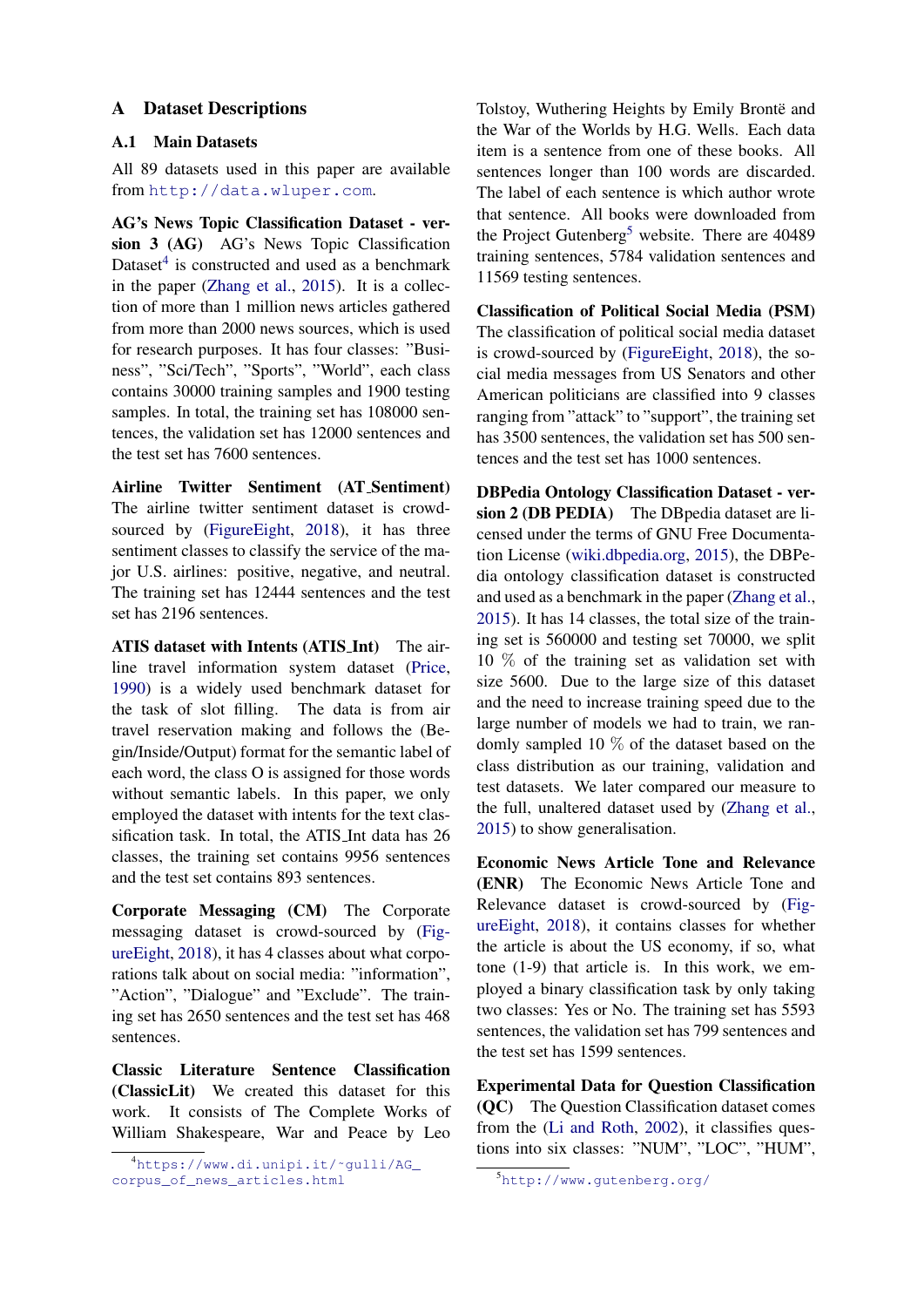"DESC", "ENTY" and "ABBR", the training set has 4096 sentences, the validation set has 546 sentences and the test set has 500 sentences.

Grammar and Online Product Reviews (GPR) The Grammar and Online Product Reviews comes from [\(Datafiniti,](#page-9-12) [2018\)](#page-9-12), it is a list of reviews of products with 5 classes (rating from 1 to 5). The training set has 49730 sentences, the validation set has 7105 sentences and the test set has 14209 sentences.

Hate Speech (HS) The hate speech data comes from the work [\(Davidson et al.,](#page-9-13) [2017\)](#page-9-13) which has three classes: "offensiveLanguage", "hate-Speech", and "neither". The training set has 17348 sentences, the validation set has 2478 sentences and the test set has 1115 sentences.

Large Movie Review Corpus (LMRC) The large movie review corpus is conducted by [\(Maas](#page-10-10) [et al.,](#page-10-10) [2011\)](#page-10-10) which contains 50000 reviews from IMDB and an even number of positive and negative reviews. The number of reviews for each movie is not allowed to be more than 30 to avoid correlated ratings. It contains two classes: A negative review has a score  $\leq$  4 out of 10, and a positive review has a score  $\geq 7$  out of 10, no neutral class is included.

London-based Restaurants' Reviews on TripAdvisor (LRR) The London-based restau-rants' reviews on TripAdvisor<sup>[6](#page-13-0)</sup> is taken as subset of a bigger dataset (more than 1.8 million restaurants) that was created by extracting data from Tripadvisor.co.uk. It has five classes (rating from 1- 5). The training set has 12056 sentences, the validation set has 1722 sentences and the test set has 3445 sentences.

New England Patriots Deflategate sentiment (DFG) The New England Patriots Deflategate sentiment dataset is crowd-sourced by [\(Fig](#page-9-11)[ureEight,](#page-9-11) [2018\)](#page-9-11), it is gathered from Twitter sentiment on chatter around deflated footballs. It has five sentiment classes: negative, slightly negative, neutral, slightly positive and positive. The training set has 8250 sentences, the validation set has 1178 sentences and the test set has 2358 sentences.

New Years Resolutions (NYR) The 2015 New Years resolutions dataset is crowd-sourced by [\(FigureEight,](#page-9-11) [2018\)](#page-9-11), it contains demographic and geographical data of users and resolution categorizations. In this project, we conducted two textclassification tasks based on different numbers of classes: 10 classes and 115 classes. The training set has 3507 sentences, the validation set has 501 sentences and the test set has 1003 sentences.

Paper Sentence Classification (PSC) The paper sentence classification dataset comes from the [\(archive.ics.uci.edu,](#page-9-14) [2018\)](#page-9-14), it contains sentences from the abstract and introduction of 30 articles ranging from biology, machine learning and psychology. There are 5 classes in total, the training set has 2181 sentences, the validation set has 311 sentences and the test set has 625 sentences.

Relevance of terms to disaster relief topics (DT) The relevance of terms to disaster relief topics dataset is crowd-sourced by [\(FigureEight,](#page-9-11) [2018\)](#page-9-11), it contains pairs of terms and topics relevant to disaster relief with relevance determinations: relevant and not relevant. The training set has 7597 sentences, the validation set has 1085 sentences and the test set has 2172 sentences.

Review Sentiments (RS) The review sentiments dataset is generated by [\(Kotzias et al.,](#page-10-12) [2015\)](#page-10-12) using an approach from group level labels to instance level labels, which is evaluated on three large review datasets: IMDB, Yelp, and Amazon. The dataset contains classes, the training set has 2100 sentences, the validation set has 300 sentences and the test set has 600 sentences.

Self Driving Cars Twitter Sentiment (SDC) The Self-driving cars Twitter sentiment analysis dataset is crowd-sourced by [\(FigureEight,](#page-9-11) [2018\)](#page-9-11), it has 6 sentiment classes to classify the sentiments of self driving cars: very positive, slightly positive, neutral, slightly negative, very negative and not relevant. The training set has 6082 sentences and the test set has 1074 sentences.

SMS Spam Collection (SMSS) The SMS Spam Collection is a collection of labelled message for mobile phone spam research [\(Almeida and Hi](#page-9-15)[dalgo,](#page-9-15) [2011\)](#page-9-15). It contains two class: spam and ham, the training set has 3901 sentences, the validation set has 558 sentences and the test set has 4957 sentences.

<span id="page-13-0"></span><sup>6</sup>[https://www.kaggle.com/PromptCloudHQ/](https://www.kaggle.com/PromptCloudHQ/londonbased-restaurants-reviews-on-tripadvisor) [londonbased-restaurants-reviews-on](https://www.kaggle.com/PromptCloudHQ/londonbased-restaurants-reviews-on-tripadvisor)[tripadvisor](https://www.kaggle.com/PromptCloudHQ/londonbased-restaurants-reviews-on-tripadvisor)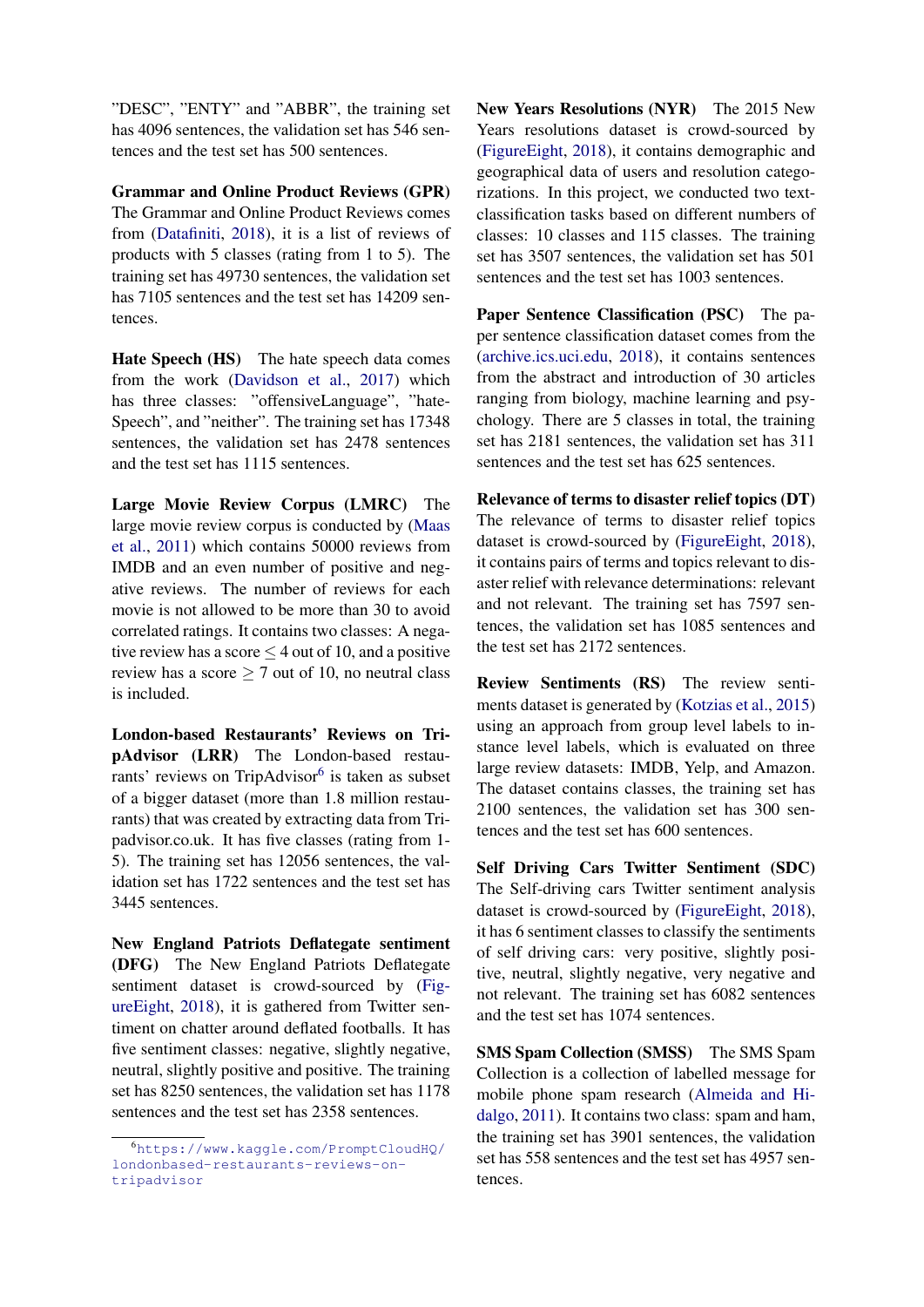SNIPS Natural Language Understanding Benchmark (SNIPS) The SNIPS data is open sourced by [\(Coucke et al.,](#page-9-16) [2018\)](#page-9-16), it has 7 intents: "AddToPlaylist", "BookRestaurant", "GetWeather", "PlayMusic", "RateBook", "SearchCreativeWork", "SearchScreeningEvent". The training set contains 13784 sentences and the test set contains 700 sentences.

Stanford Sentiment Treebank (SST) Stanford Sentiment Treebank was introduced by [\(Socher](#page-11-1) [et al.,](#page-11-1) [2013a\)](#page-11-1), it is the first corpus with fully labelled parse trees, which is normally used to capture linguistic features and predict the presented compositional semantic effect. It contains 5 sentiment classes: very negative, negative, neutral, positive and very positive. In this project, we conducted two text classification tasks based on a different number of classes in SST:

- 1. three classes (negative, neutral, positive) classification task, the training data has 236076 sentences, the validation set has 1100 sentences and the test set has 2210 sentences.
- 2. binary classification task (negative, positive), the training data has 117220 sentences, the validation set has 872 sentences and the test set has 1821 sentences.

We used each labelled phrase rather than each sentence as an item of training data which is why the training sets are so large.

Text Emotion Classification (TE) The Text Emotion Classification dataset is crowd-sourced by [\(FigureEight,](#page-9-11) [2018\)](#page-9-11), it contains 13 classes for emotional content like happiness or sadness. The training set has 34000 sentences and the test set has 6000 sentences.

Yelp Review Full Star Dataset (YELP) The Yelp reviews dataset consists of reviews from Yelp, it is extracted from the Yelp Dataset Challenges 2015 data [\(Yelp.com,](#page-11-9) [2018\)](#page-11-9), it is is constructed and used as a benchmark in the paper [\(Zhang et al.,](#page-11-0) [2015\)](#page-11-0). In total, there are 650,000 training samples and 50,000 testing samples with 5 classes, we split 10  $\%$  of the training set as validation set. Due to the large size of this dataset and the need to increase training speed due to the large number of models we had to train, we sampled 5 % of the dataset based on the class distribution as our training, validation and test dataset. We later

compare our measure to the full, unaltered dataset as used by [\(Zhang et al.,](#page-11-0) [2015\)](#page-11-0) to show generalisation.

YouTube Spam Classification (YTS) The Youtube Spam Classification dataset comes from [\(Alberto et al.,](#page-9-17) [2015\)](#page-9-17), which is a public set of comments collected for spam research. The dataset contains 2 classes, the training set has 1363 sentences, the validation set has 194 sentences and the test set has 391 sentences.

# <span id="page-14-0"></span>A.2 Combined Datasets

We combined the above datasets to make 51 new datasets. The combined datasets were:

- 1. AT and ATIS Int
- 2. AT and ClassicLit
- 3. AT and CM and DFG and DT and NYR 10 and SDC and TE
- 4. ATIS Int and ClassicLit
- 5. ATIS Int and CM
- 6. ClassicLit and CM
- 7. ClassicLit and DFG
- 8. ClassicLit and LMRC
- 9. ClassicLit and RS
- 10. ClassicLit and SST
- 11. ClassicLit and TE
- 12. CM and AT
- 13. CM and DFG
- 14. DFG and AT
- 15. DFG and ATIS Int
- 16. DT and AT
- 17. DT and ATIS Int
- 18. LMRC and AT
- 19. LMRC and ATIS Int
- 20. LMRC and RS and SST
- 21. LMRC and RS and YTS
- 22. NYR 10 and AT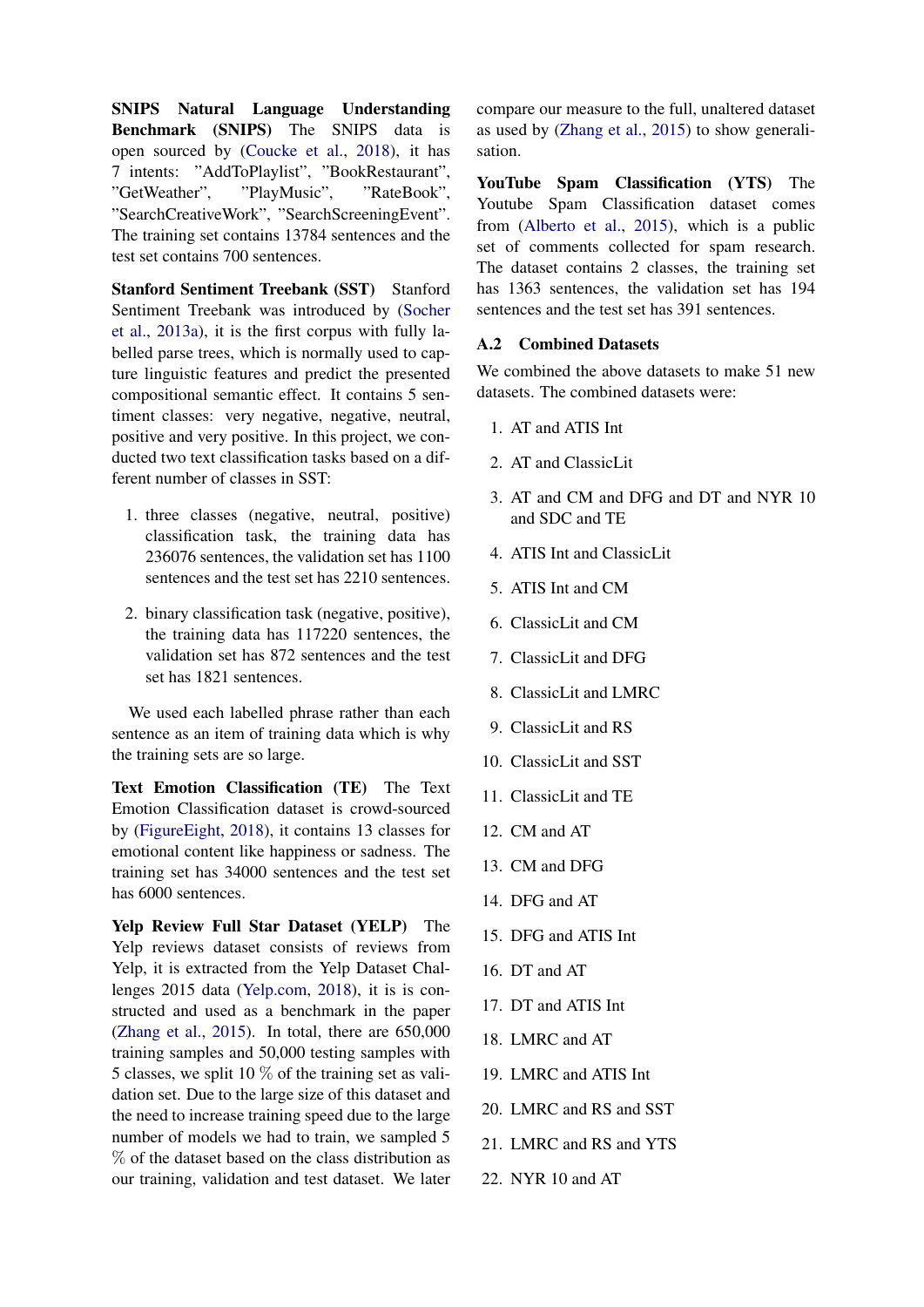- 23. NYR 10 and ATIS Int
- 24. NYR 115 and AT
- 25. NYR 115 and ATIS Int
- 26. PSC and AT
- 27. PSC and ATIS Int
- 28. RS and AT
- 29. RS and ATIS Int
- 30. RS and LMRC
- 31. RS and SST
- 32. SDC and AT
- 33. SDC and ATIS Int
- 34. SNIPS and AT
- 35. SNIPS and ATIS Int
- 36. SNIPS and ATIS Int and ClassicLit
- 37. SNIPS and ATIS Int and PSC
- 38. SNIPS and ATIS Int and SST
- 39. SST 2 and AT
- 40. SST 2 and ATIS Int
- 41. SST and AT
- 42. SST and ATIS Int
- 43. SST and ClassicLit and LMRC
- 44. SST and LMRC
- 45. SST and SST 2
- 46. TE and AT
- 47. TE and ATIS Int
- 48. TE and NYR 10
- 49. YTS and AT
- 50. YTS and ATIS Int
- 51. YTS and TE and PSC and RS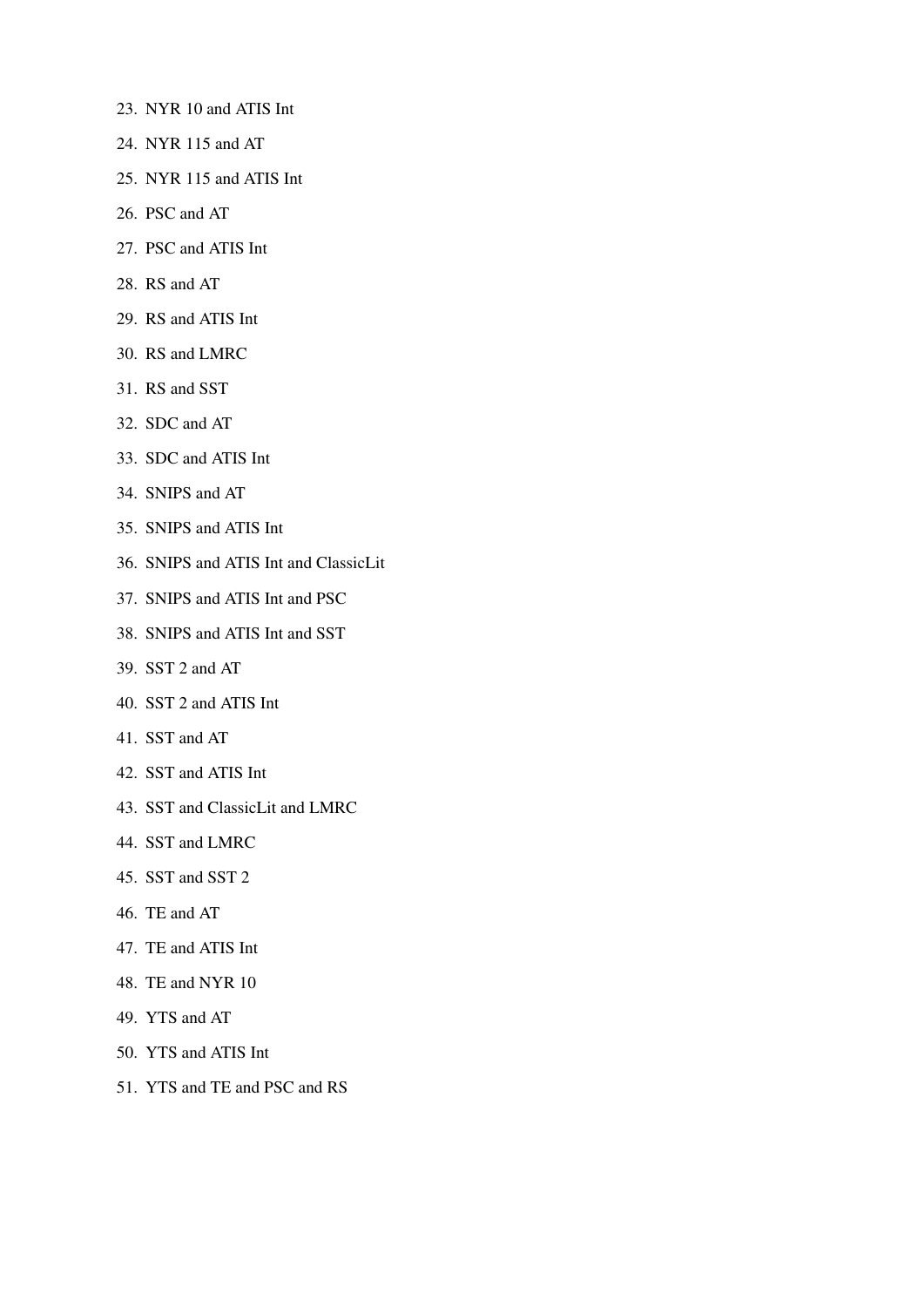| <b>Class Diversity</b>         | <b>Class Balance</b> | <b>Class Interference</b>               | <b>Data Complexity</b>                   |
|--------------------------------|----------------------|-----------------------------------------|------------------------------------------|
| <b>Shannon Class Diversity</b> | Class Imbalance      | Maximum<br>Unigram                      | Distinct Unigrams (Vocab):               |
|                                |                      | <b>Hellinger Similarity</b>             | <b>Total Unigrams</b>                    |
| Shannon Class Equitability     |                      | Bigram<br>Maximum                       | Distinct Bigrams: Total Bi-              |
|                                |                      | <b>Hellinger Similarity</b>             | grams                                    |
|                                |                      | Maximum<br>Trigram                      | Distinct Trigrams : Total                |
|                                |                      | <b>Hellinger Similarity</b>             | Trigrams                                 |
|                                |                      | Maximum 4-gram Hellinger                | Distinct 4-grams : Total 4-              |
|                                |                      | Similarity                              | grams                                    |
|                                |                      | Maximum 5-gram Hellinger                | Distinct 5-grams : Total 5-              |
|                                |                      | Similarity                              | grams                                    |
|                                |                      | Mean Maximum Hellinger                  | Mean Distinct n-grams : To-              |
|                                |                      | Similarity                              | tal n-grams<br>Unigram Shannon Diversity |
|                                |                      | Average Unigram Hellinger<br>Similarity |                                          |
|                                |                      | Average Bigram Hellinger                | <b>Bigram Shannon Diversity</b>          |
|                                |                      | Similarity                              |                                          |
|                                |                      | Average Trigram Hellinger               | Trigram Shannon Diversity                |
|                                |                      | Similarity                              |                                          |
|                                |                      | Average 4-gram Hellinger                | 4-gram Shannon Diversity                 |
|                                |                      | Similarity                              |                                          |
|                                |                      | Average 5-gram Hellinger                | 5-gram Shannon Diversity                 |
|                                |                      | Similarity                              |                                          |
|                                |                      | Mean Average Hellinger                  | Mean n-gram Shannon Di-                  |
|                                |                      | Similarity                              | versity                                  |
|                                |                      | Top Unigram Interference                | Unigram Shannon Equi-<br>tability        |
|                                |                      | Top Bigram Interference                 | Bigram Shannon Equitabil-                |
|                                |                      |                                         | ity                                      |
|                                |                      | Top Trigram Interference                | Trigram Shannon Equitabil-               |
|                                |                      |                                         | ity                                      |
|                                |                      | Top 4-gram Interference                 | 4-gram Shannon Equitabil-                |
|                                |                      |                                         | ity                                      |
|                                |                      | Top 5-gram Interference                 | 5-gram Shannon Equitabil-                |
|                                |                      | Mean Top n-gram Interfer-               | ity<br>Mean n-gram Shannon Eq-           |
|                                |                      | ence                                    | uitability                               |
|                                |                      | Top Unigram Mutual Infor-               | Shannon Character Diver-                 |
|                                |                      | mation                                  | sity                                     |
|                                |                      | Top Bigram Mutual Infor-                | Shannon Character Equi-                  |
|                                |                      | mation                                  | tability                                 |
|                                |                      | Top Trigram Mutual Infor-               | Inverse<br>Flesch<br>Reading             |
|                                |                      | mation                                  | Ease                                     |
|                                |                      | Top 4-gram Mutual Infor-                |                                          |
|                                |                      | mation                                  |                                          |
|                                |                      | Top 5-gram Mutual Infor-                |                                          |
|                                |                      | mation                                  |                                          |
|                                |                      | Mean Top n-gram Mutual                  |                                          |
|                                |                      | Information                             |                                          |

<span id="page-16-0"></span>Table 5: The 48 different statistics we calculated of each datasets which we suspected may correlate with model score on different datasets.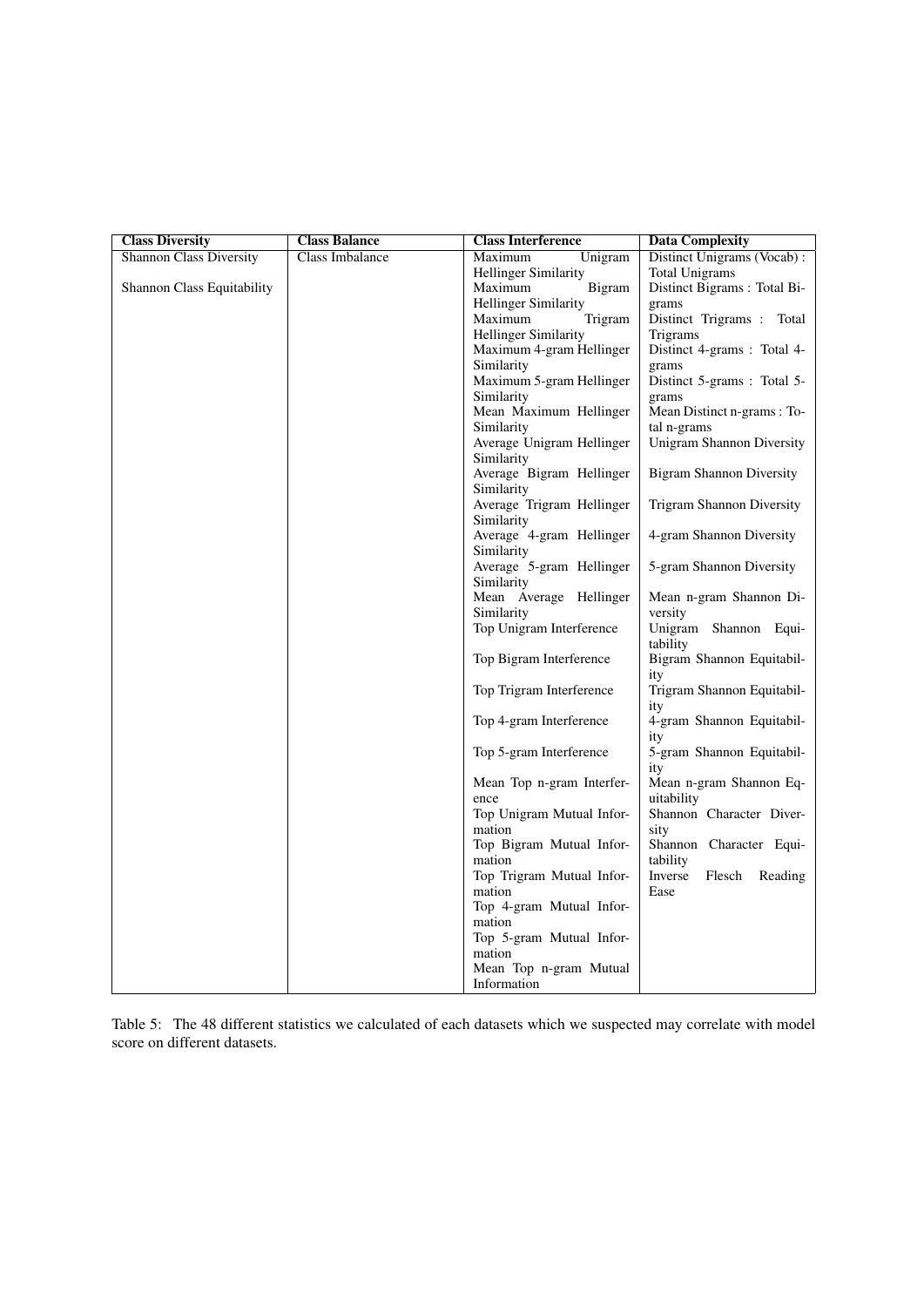#### <span id="page-17-0"></span>B Dataset Statistic Details

# B.1 Shannon Diversity Index

The Shannon Diversity Index is given by:

$$
H = -\sum_{i=1}^{R} p_i l n p_i \tag{2}
$$

$$
E_H = \frac{H}{lnR} \tag{3}
$$

R is the "richness" and corresponds in our case to the number of classes / different n-grams / different characters.  $p_i$  is the probability of that class / n-gram / character occurring given by the count base probability distributions described in the method section.

#### <span id="page-17-1"></span>B.2 Class Imbalance

As part of this paper we presented the class imbalance statistic which is zero if a dataset has precisely the same number of data points in each class. To the best of our knowledge we are the first ones to propose it. Therefore, we will provide a brief mathematical treaty of this metric; in particular we will demonstrate its upper bound. It is defined by:

$$
Imbal = \sum_{c=1}^{C} \left| \frac{1}{C} - \frac{n_c}{T_{DATA}} \right| \tag{4}
$$

Where  $n_c$  is the count of points in class c,  $T_{DATA}$ is the total count of points and  $C$  is the total number of classes. A trivial upper bound can be derived using the triangle inequality and observing that  $\sum_{c=1}^{C} \frac{n_c}{T_{DA}}$  $\frac{n_c}{T_{DATA}} = 1$  and  $0 \leq \frac{n_c}{T_{DATA}}$  $\frac{n_c}{T_{DATA}} \leq 1$ 

$$
(4) \leq \sum_{c=1}^{C} \left| \frac{1}{C} \right| + \left| \frac{n_c}{T_{DATA}} \right| \tag{5}
$$

$$
= C \left| \frac{1}{C} \right| + \sum_{c=1}^{C} \left| \frac{n_c}{T_{DATA}} \right| \tag{6}
$$

$$
= C\frac{1}{C} + \sum_{c=1}^{C} \frac{n_c}{T_{DATA}} = 1 + 1 = 2 \tag{7}
$$

A tight upper bound, however, is given by:  $2(1 -$ 1  $(\frac{1}{C})$ , i.e. when one class has all the data points, while all the other classes have zero data points. A brief derivation hereof goes as follows:

We let  $\frac{n_c}{T_{DATA}} = p_c \in [0, 1]$ , with  $\sum_c p_c = 1$  then

$$
(4) = \sum_{c=1}^{C} \left| \frac{1}{C} - p_c \right|
$$
 (8)

We will find the upper bound by maximising  $(7)$ . Now we split the p's into two sets. Set  $I$ , consists of all the  $p_i \geq \frac{1}{C}$  $\frac{1}{C}$  and set J, which consists of  $p_j < \frac{1}{C}$  $\frac{1}{C}$ . Then:

$$
(7) = \sum_{i \in I} \left| \frac{1}{C} - p_i \right| + \sum_{j \in J} \left| \frac{1}{C} - p_j \right| \tag{9}
$$

=

=

$$
= \sum_{i \in I} (p_i - \frac{1}{C}) + \sum_{j \in J} (\frac{1}{C} - p_j)
$$
 (10)

$$
= \sum_{i} p_i + \sum_{j} \frac{1}{C} - \sum_{j} p_j - \sum_{i} \frac{1}{C} \quad (11)
$$

As we are free to choose the p's, it is clear from (10) that all the p's in set  $J$  should be 0, as they are a negative term in the sum. This leaves us with:

$$
(11) \le \sum_{i} p_i + \sum_{j} \frac{1}{C} - \sum_{i} \frac{1}{C} \qquad (12)
$$

Where  $\sum_i p_i = 1$ , as  $\sum_i p_i + \sum_j p_j = 1$ , hence:

$$
(12) = 1 + \sum_{j} \frac{1}{C} - \sum_{i} \frac{1}{C}
$$
 (13)

Now the only term which can be maximised is the split between the set  $I$  and  $J$ , leaving us with the maximum the Imbalance can achieve, i.e. split of  $|I| = 1$  and  $|J| = C - 1$  and therefore:

$$
(13) \le 1 + (C - 1)\frac{1}{C} - \frac{1}{C} = 2(1 - \frac{1}{C}) \quad \Box
$$
\n<sup>(14)</sup>

This shows that the Imbalance metric aligns with our intuitive definition of imbalance.

#### B.3 Hellinger Similarity

The Hellinger Similarity is given by:

$$
HS(P,Q) = 1 - \frac{1}{\sqrt{2}} \sqrt{\sum_{i=1}^{k} (\sqrt{p_i} - \sqrt{q_i})^2}
$$
 (15)

Where  $p_i$  is the probability of word i occurring and  $k$  is the number of words in either  $P$  or  $Q$ , whichever is larger.

### B.4 Jaccard Distance

The Jaccard distance is given by:

$$
J(P,Q) = \frac{|P \cap Q|}{|P \cup Q|} \tag{16}
$$

Where P is the set of words in one class and Q is the set of words in another.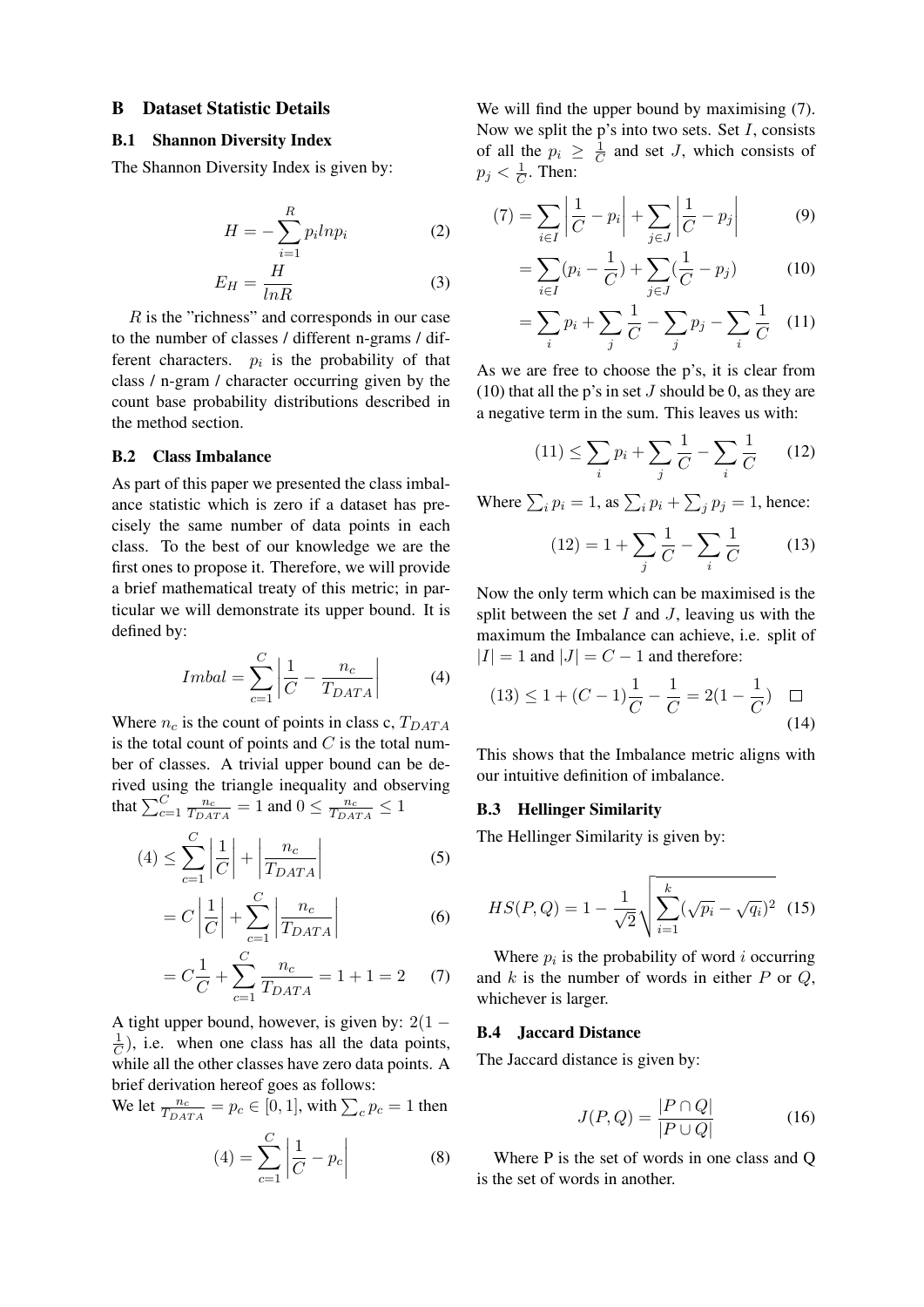### B.5 Mutual Information

The mutual information statistic between two classes  $X$  and  $Y$  is:

$$
MI = \sum_{x \in X} \sum_{y \in Y} p(x, y) \log \left( \frac{p(x, y)}{p(x)p(y)} \right) \quad (17)
$$

 $p(x)$  represents the probability of a word occurring in class  $X$ .  $p(x, y)$  is the sum of the count of the word in class X and the count of the word in class Y divided by the sum of the total count of words in both classes.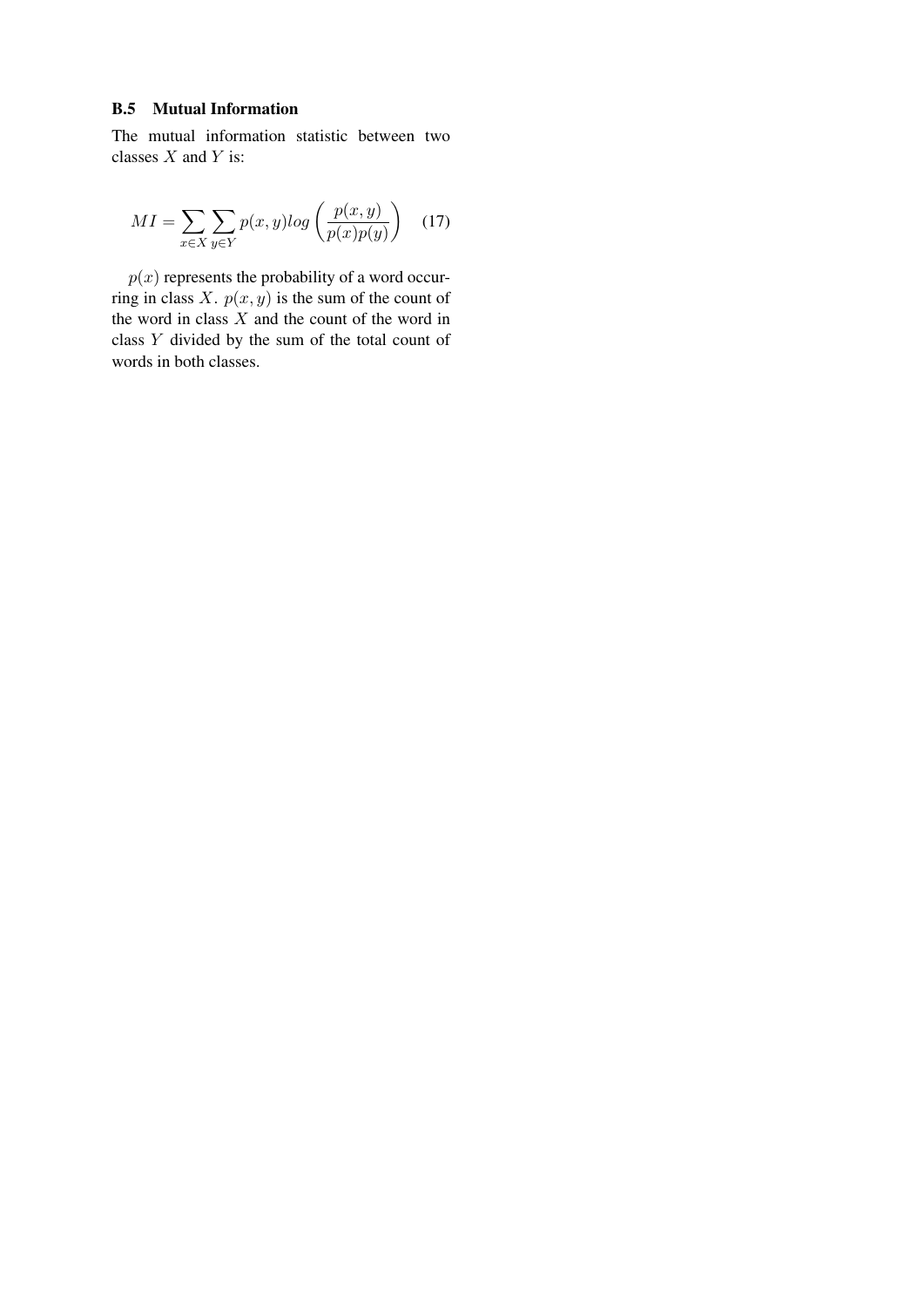# <span id="page-19-0"></span>C Model Descriptions

All of our models were implemented in Python with Tensor $Flow<sup>7</sup>$  $Flow<sup>7</sup>$  $Flow<sup>7</sup>$  for neural networks and scikit-learn<sup>[8](#page-19-2)</sup> for classical models.

# C.1 Word Embedding Based Models

Five of our models use word embeddings. We use a FastText [\(Bojanowski et al.,](#page-9-19) [2016\)](#page-9-19) model trained on the One Billion Word Corpus [\(Chelba et al.,](#page-9-20) [2013\)](#page-9-20) which gives us an open vocabulary. Embedding size is 128. All models use a learning rate of 0.001 and the Adam optimiser [\(Kingma and Ba,](#page-10-20) [2014\)](#page-10-20). The loss function is weighted cross entropy where each class is weighted according to the proportion of its occurrence in the data. This allows the models to handle unbalanced data.

LSTM- and GRU-based RNNs Two simple recurrent neural networks (RNNs) with LSTM cells [\(Hochreiter and Schmidhuber,](#page-10-21) [1997\)](#page-10-21) and GRU cells [\(Cho et al.,](#page-9-24) [2014\)](#page-9-24), which are directly passed the word embeddings. The cells have 64 hidden units and no regularisation. The final output is projected and passed through a softmax to give class probabilities.

Bidirectional LSTM and GRU RNNs Uses the bidirectional architecture proposed by [\(Schus](#page-11-12)[ter and Paliwal,](#page-11-12) [1997\)](#page-11-12), the networks are directly passed the word embeddings. The cells have 64 units each. The final forward and backward states are concatenated giving a 128 dimensional vector which is projected and passed through a softmax to give class probabilities.

Multi-Layer Perceptron (MLP) A simple single hidden layer neural network with 64 hidden units and ReLU non-linearity. The word embeddings for each word of the sentence are summed before being passed through the network, following the approach of (Kågebäck et al.,  $2014$ ).

# C.2 TF-IDF Based Models

Six of our models use TFIDF based vectors [\(Ramos et al.,](#page-10-15) [2003\)](#page-10-15) as input. Loss is weighted to handle class imbalance, but the function used varies between models.

Adaboost An ensemble algorithm which trains many weak learning models on subsets of the data using the SAMME algorithm [\(Hastie et al.,](#page-9-25) [2009\)](#page-9-25).

We use a learning rate of 1 and 100 different weak learners. The weak learners are decision trees which measure split quality with the Gini impurity and have a maximum depth of 5.

Gaussian Naive Bayes A simple and fast algorithm based on Bayes' theorem with the naive independence assumption among features. It can be competitive with more advanced models like Support Vector Machines with proper data preprocessing [\(Rennie et al.,](#page-10-23) [2003\)](#page-10-23). We do not preprocess the data in any way and simply pass the TF-IDF vector.

k-Nearest Neighbors A non-parametric model which classifies new data by the majority class among the k nearest neighbors of each new item. We set  $k = 5$ . Euclidean distance is used as the the distance metric between items.

Logistic Regression A regression model which assigns probabilities to each class. For multiple classes this becomes multinomial logistic or softmax regression. We use L2 regularization with this model with regularization strength set to 1.

Random Forest An ensemble method that fits many decision trees on subsamples of the dataset. The forest then chooses the best classification over all trees. Each of our forests contain 100 trees and have a maximum depth of 100. Trees require a minimum of 25 samples to create a leaf node.

Support Vector Machine (SVM) A mathematical method which maximises the distance between the decision boundary and the support vectors of each class. Implemented with a linear kernel, l2 regularisation with a strength of 1 and squared hinge loss. Multi-class is handled by training multiple binary classifiers in a "one vs rest" scheme as followed by [\(Hong and Cho,](#page-10-24) [2008\)](#page-10-24). Due to the inefficiency of SVMs operating on large datasets, all datasets are sub sampled randomly to 10000 data items before fitting this model.

### C.3 Character Based Models

We use a single character based model which is a convolutional neural network (CNN) inspired by [\(Zhang et al.,](#page-11-0) [2015\)](#page-11-0). Similar to our word embedding based models, it uses a learning rate of 0.001 and Adam optimizer. It receives one-hot representations of the characters and embeds these into a 128-dimensional dense representation. It then has three convolutional layers of kernel sizes 5, 3 and

<span id="page-19-1"></span><sup>7</sup><https://www.tensorflow.org/>

<span id="page-19-2"></span><sup>8</sup><http://scikit-learn.org/>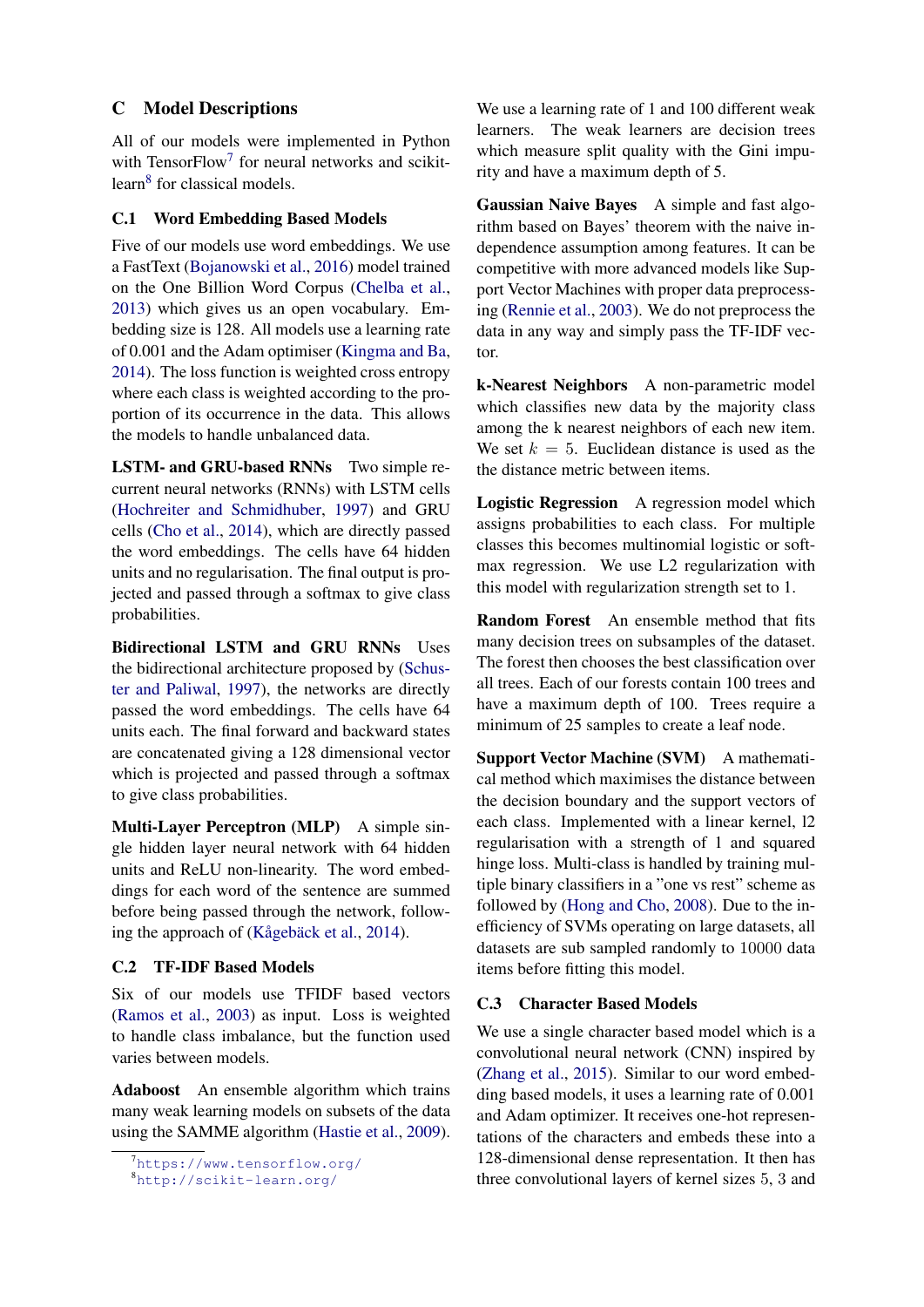3 with channel sizes of 256, 128 and 64 respectively. All stride sizes are 1 and valid padding is used. The convolutional layers are followed by dropout with probability set to 0.5 during training and 1 during testing. The dropout is followed by two hidden layers with ReLU non-linearity with 1000 then 256 hidden units respectively. Finally this output is projected and passed through a softmax layer to give class probabilities.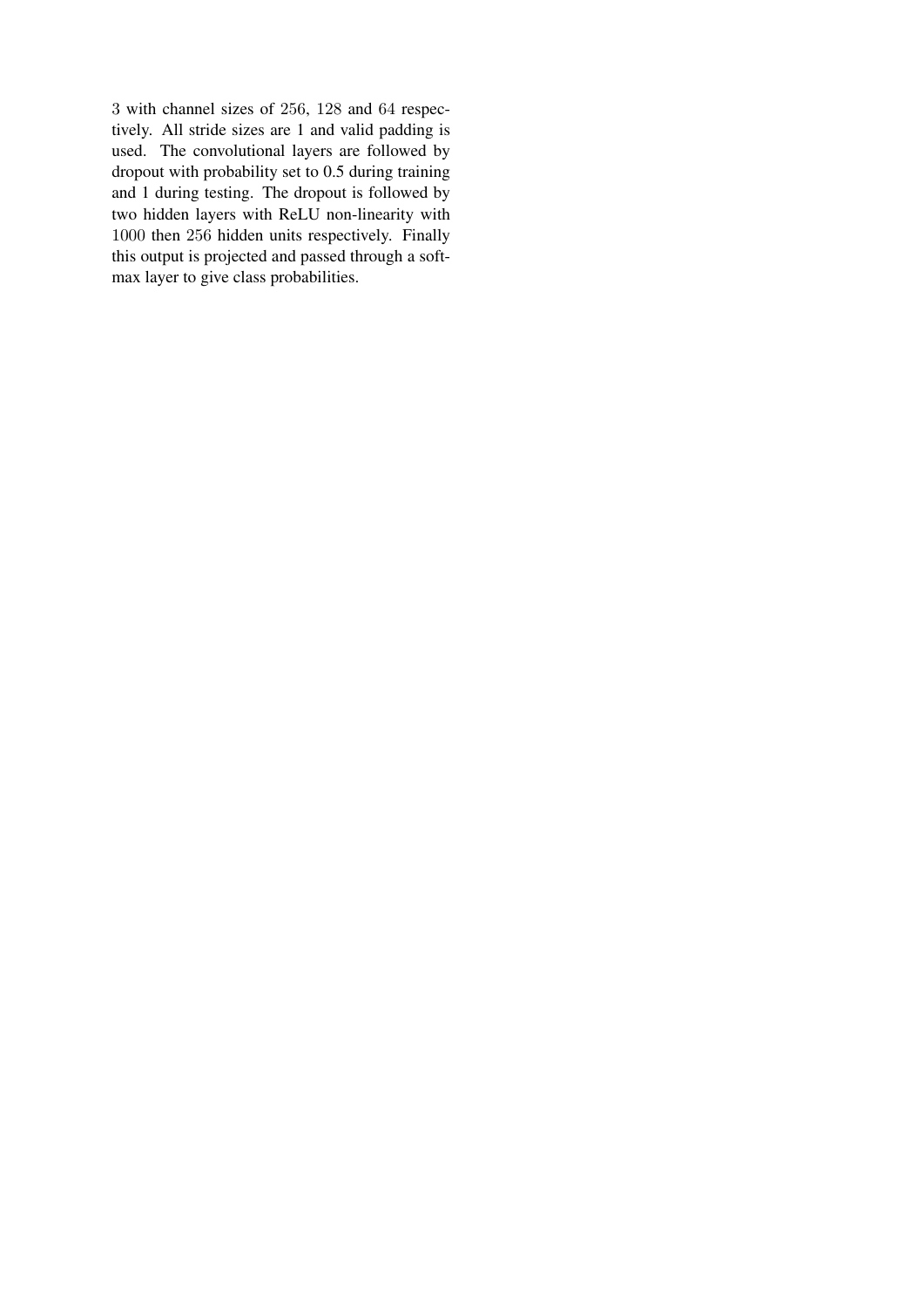# <span id="page-21-0"></span>D Further Evolution Results

# D.1 Other Discovered Difficulty Measures

This appendix contains a listing of other difficulty measures discovered by the evolutionary process. The selection frequencies of different components are visualised in Figure [3.](#page-22-0)

- *Distinct Words (vocab) : Total Words + Top 5-gram Interference + Class Imbalance + Shannon Class Diversity + Maximum Unigram Hellinger Similarity + Top Unigram Mutual Information* : 0.884524539285
- *Distinct Words (vocab) : Total Words + Top 5-gram Interference + Class Imbalance + Shannon Class Diversity + Unigram Shannon Equitability + Maximum Unigram Hellinger Similarity + Maximum 4 gram Hellinger Similarity + Top Unigram Mutual Information + Shannon Character Equitability* : 0.884444632266
- *Distinct Words (vocab) : Total Words + Top 5-gram Interference + Class Imbalance + Shannon Class Diversity + Average 4-gram Hellinger Similarity + Maximum Unigram Hellinger Similarity + Top Unigram Mutual Information + Shannon Character Equitability* : 0.884417837328
- *Distinct Words (vocab) : Total Words + Top 5-gram Interference + Class Imbalance + Shannon Class Diversity + Unigram Shannon Equitability + Trigram Shannon Equitability + Maximum Unigram Hellinger Similarity + Top Unigram Mutual Information* : 0.884389247487
- *Distinct Words (vocab) : Total Words + Top 5-gram Interference + Class Imbalance + Shannon Class Diversity + Unigram Shannon Equitability + Trigram Shannon Equitability + Maximum Unigram Hellinger Similarity + Top Unigram Mutual Information + Inverse Flesch Reading Ease* : 0.883771907471
- *Distinct Words (vocab) : Total Words + Top Unigram Interference + Top Bigram Interference + Top 5-gram Interference + Class Imbalance + Shannon Class Diversity + Unigram Shannon Equitability + 4-Gram Shannon Equitability + Maximum Unigram*

*Hellinger Similarity + Shannon Character Equitability + Inverse Flesch Reading Ease* : 0.883726094418

- *Distinct Words (vocab) : Total Words + Top 5-gram Interference + Class Imbalance + Shannon Class Diversity + Average 5-gram Hellinger Similarity + Maximum Unigram Hellinger Similarity + Top Unigram Mutual Information* : 0.883722932273
- *Distinct Words (vocab) : Total Words + Top 5-gram Interference + Class Imbalance + Shannon Class Diversity + Mean Shannon n-Gram Equitability + Maximum Unigram Hellinger Similarity + Top Unigram Mutual Information + Shannon Character Diversity* : 0.883590459193
- *Distinct Words (vocab) : Total Words + Top Unigram Interference + Top Bigram Interference + Top 5-gram Interference + Class Imbalance + Shannon Class Diversity + Unigram Shannon Equitability + Trigram Shannon Equitability + 5-Gram Shannon Equitability + Maximum Unigram Hellinger Similarity* : 0.883561148159
- *Distinct Words (vocab) : Total Words + Top 5-gram Interference + Class Imbalance + Shannon Class Diversity + 2-Gram Shannon Equitability + 5-Gram Shannon Equitability + Maximum Unigram Hellinger Similarity + Top Unigram Mutual Information* : 0.883335585611
- *Distinct Words (vocab) : Total Words + Top Unigram Interference + Top Bigram Interference + Top 5-gram Interference + Class Imbalance + Shannon Class Diversity + 2-Gram Shannon Equitability + 4-Gram Shannon Equitability + Maximum Unigram Hellinger Similarity + Shannon Character Equitability + Inverse Flesch Reading Ease* : 0.883257036313
- *Distinct Words (vocab) : Total Words + Top 5-gram Interference + Class Imbalance + Shannon Class Diversity + Average Trigram Hellinger Similarity + Maximum Unigram Hellinger Similarity + Top Unigram Mutual Information + Shannon Character Equitability + Inverse Flesch Reading Ease* : 0.883217937163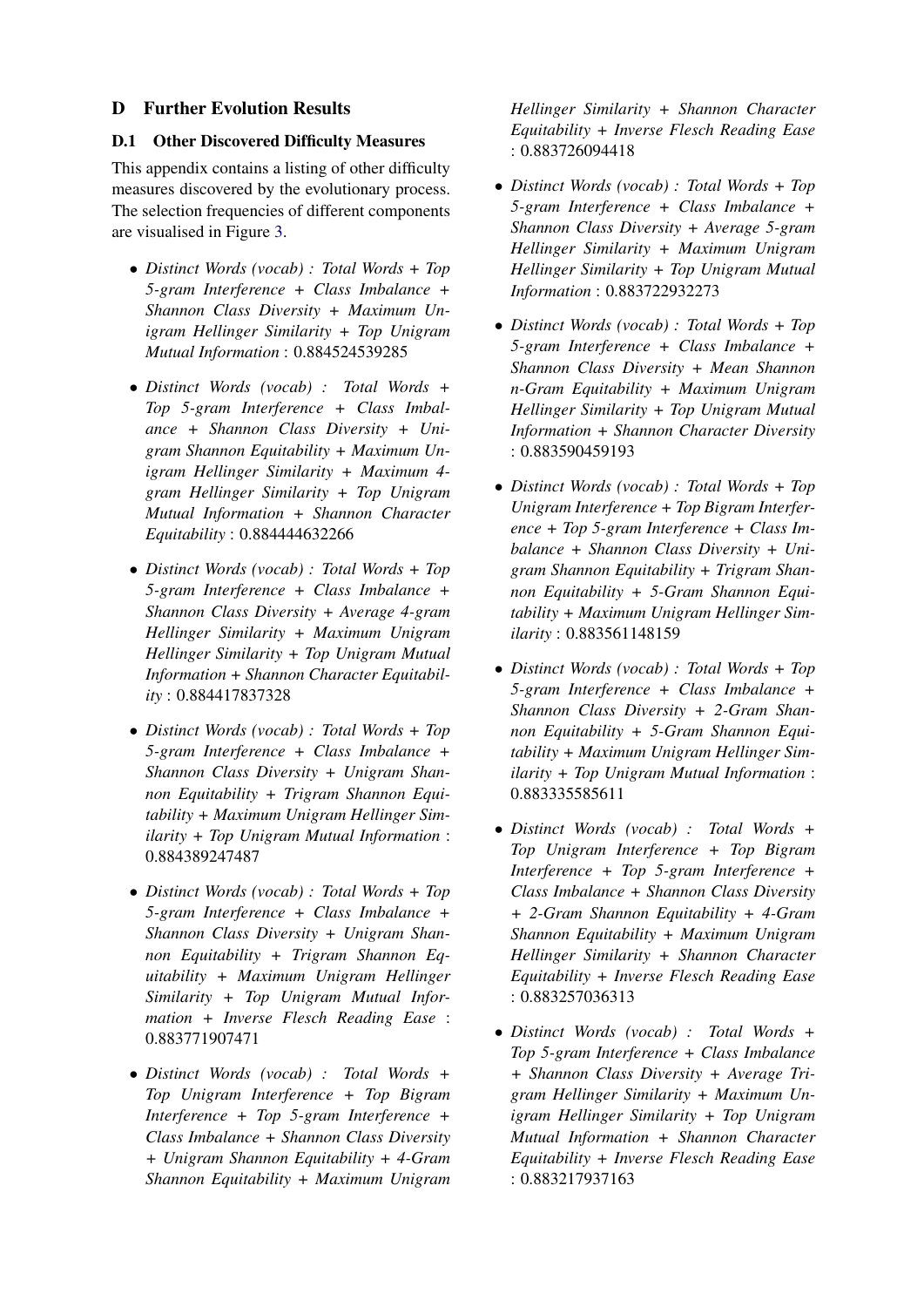

<span id="page-22-0"></span>Figure 3: Frequency of different statistics' selection during evolution for all difficulty measures found with correlation greater than 0.88.

- *Distinct Words (vocab) : Total Words + Top 5-gram Interference + Class Imbalance + Shannon Class Diversity + Maximum Unigram Hellinger Similarity + Top Unigram Mutual Information + Shannon Character Diversity + Inverse Flesch Reading Ease* : 0.883092632656
- *Distinct Words (vocab) : Total Words + Class Imbalance + Shannon Class Diversity + Unigram Shannon Equitability + Maximum Unigram Hellinger Similarity + Maximum Trigram Hellinger Similarity + Top Unigram Mutual Information* : 0.882946516641
- *Distinct Words (vocab) : Total Words + Top Unigram Interference + Top Bigram Interference + Top 5-gram Interference + Class Imbalance + Shannon Class Diversity + Unigram Shannon Equitability + Trigram Shannon Equitability + Mean Shannon n-Gram Equitability + Maximum Unigram Hellinger Similarity + Shannon Character Equitability + Inverse Flesch Reading Ease* : 0.882914430188
- *Distinct Words (vocab) : Total Words +*

*Top Unigram Interference + Top Bigram Interference + Top 5-gram Interference + Class Imbalance + Shannon Class Diversity + Mean Shannon n-Gram Equitability + Maximum Unigram Hellinger Similarity* : 0.882863026072

- *Distinct Bigrams : Total Bigrams + Top Unigram Interference + Top Bigram Interference + Top 5-gram Interference + Class Imbalance + Shannon Class Diversity + Unigram Shannon Equitability + Maximum Unigram Hellinger Similarity* : 0.882825047536
- *Distinct Words (vocab) : Total Words + Top Unigram Interference + Top Bigram Interference + Top 5-gram Interference + Class Imbalance + Shannon Class Diversity + Trigram Shannon Equitability + Maximum Unigram Hellinger Similarity* : 0.882628270942
- *Distinct Bigrams : Total Bigrams + Top Unigram Interference + Top Bigram Interference + Top 5-gram Interference + Class Imbalance + Shannon Class Diversity + Unigram Shannon Equitability + Maximum Un-*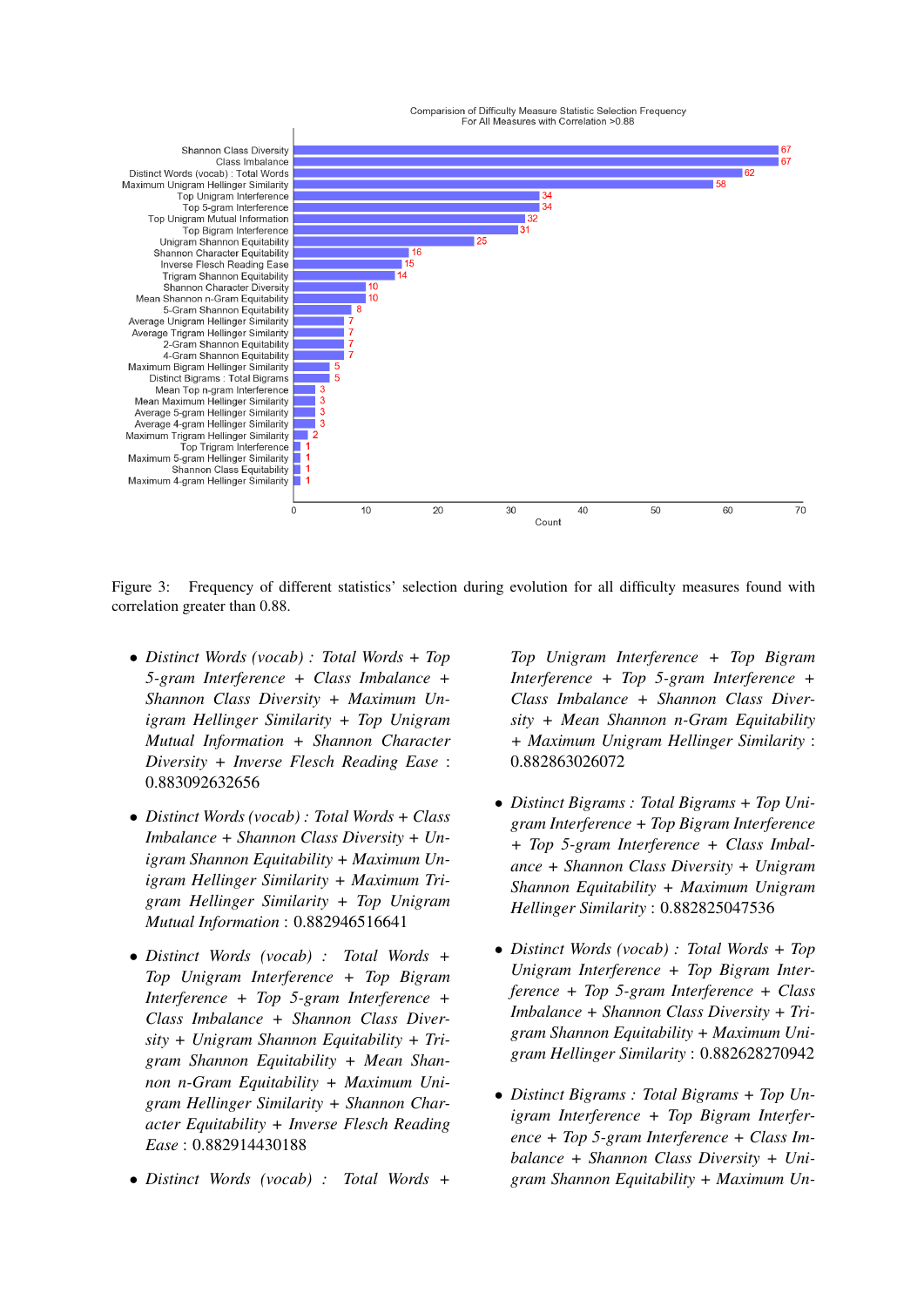*igram Hellinger Similarity + Shannon Character Equitability* : 0.882562918832

- *Distinct Words (vocab) : Total Words + Class Imbalance + Shannon Class Diversity + Mean Shannon n-Gram Equitability + Average Trigram Hellinger Similarity + Maximum Unigram Hellinger Similarity + Top Unigram Mutual Information + Shannon Character Equitability* : 0.882376082243
- *Distinct Words (vocab) : Total Words + Top Unigram Interference + Top Bigram Interference + Class Imbalance + Shannon Class Diversity + Unigram Shannon Equitability + Maximum Unigram Hellinger Similarity + Shannon Character Equitability* : 0.882297072242
- *Distinct Words (vocab) : Total Words + Top 5-gram Interference + Class Imbalance + Shannon Class Diversity + 2-Gram Shannon Equitability + Average Trigram Hellinger Similarity + Maximum Unigram Hellinger Similarity + Top Unigram Mutual Information + Inverse Flesch Reading Ease* : 0.882245884638
- *Distinct Words (vocab) : Total Words + Top Unigram Interference + Top Bigram Interference + Top 5-gram Interference + Class Imbalance + Shannon Class Diversity + Unigram Shannon Equitability + 2- Gram Shannon Equitability + Average Unigram Hellinger Similarity* : 0.882237171884
- *Distinct Words (vocab) : Total Words + Class Imbalance + Shannon Class Diversity + Average 5-gram Hellinger Similarity + Maximum Unigram Hellinger Similarity + Top Unigram Mutual Information + Shannon Character Equitability* : 0.882046043522
- *Distinct Words (vocab) : Total Words + Top 5-gram Interference + Class Imbalance + Shannon Class Diversity + Unigram Shannon Equitability + Trigram Shannon Equitability + Maximum Unigram Hellinger Similarity + Top Unigram Mutual Information + Shannon Character Diversity + Inverse Flesch Reading Ease* : 0.881936634248
- *Distinct Words (vocab) : Total Words + Top Unigram Interference + Top Bigram Interference + Class Imbalance + Shannon Class*

*Diversity + Unigram Shannon Equitability + Average Unigram Hellinger Similarity* : 0.881760155361

- *Distinct Words (vocab) : Total Words + Top 5-gram Interference + Class Imbalance + Shannon Class Diversity + Unigram Shannon Equitability + 5-Gram Shannon Equitability + Maximum Bigram Hellinger Similarity + Maximum Trigram Hellinger Similarity + Top Unigram Mutual Information* : 0.881643119225
- *Distinct Words (vocab) : Total Words + Top 5-gram Interference + Class Imbalance + Shannon Class Diversity + Maximum Unigram Hellinger Similarity + Maximum Bigram Hellinger Similarity + Top Unigram Mutual Information* : 0.881581392494
- *Distinct Words (vocab) : Total Words + Top 5-gram Interference + Class Imbalance + Shannon Class Diversity + Trigram Shannon Equitability + Maximum Unigram Hellinger Similarity + Maximum 5-gram Hellinger Similarity + Top Unigram Mutual Information* : 0.881517499763
- *Distinct Words (vocab) : Total Words + Top Unigram Interference + Top Bigram Interference + Class Imbalance + Shannon Class Diversity + Unigram Shannon Equitability + 4-Gram Shannon Equitability + Mean Shannon n-Gram Equitability + Maximum Unigram Hellinger Similarity* : 0.881490427511
- *Distinct Words (vocab) : Total Words + Class Imbalance + Shannon Class Diversity + Trigram Shannon Equitability + Average Trigram Hellinger Similarity + Maximum Unigram Hellinger Similarity + Top Unigram Mutual Information* : 0.88147122781
- *Distinct Words (vocab) : Total Words + Top 5-gram Interference + Class Imbalance + Shannon Class Diversity + 4-Gram Shannon Equitability + Average 5-gram Hellinger Similarity + Maximum Unigram Hellinger Similarity + Top Unigram Mutual Information + Shannon Character Diversity + Inverse Flesch Reading Ease* : 0.881440344906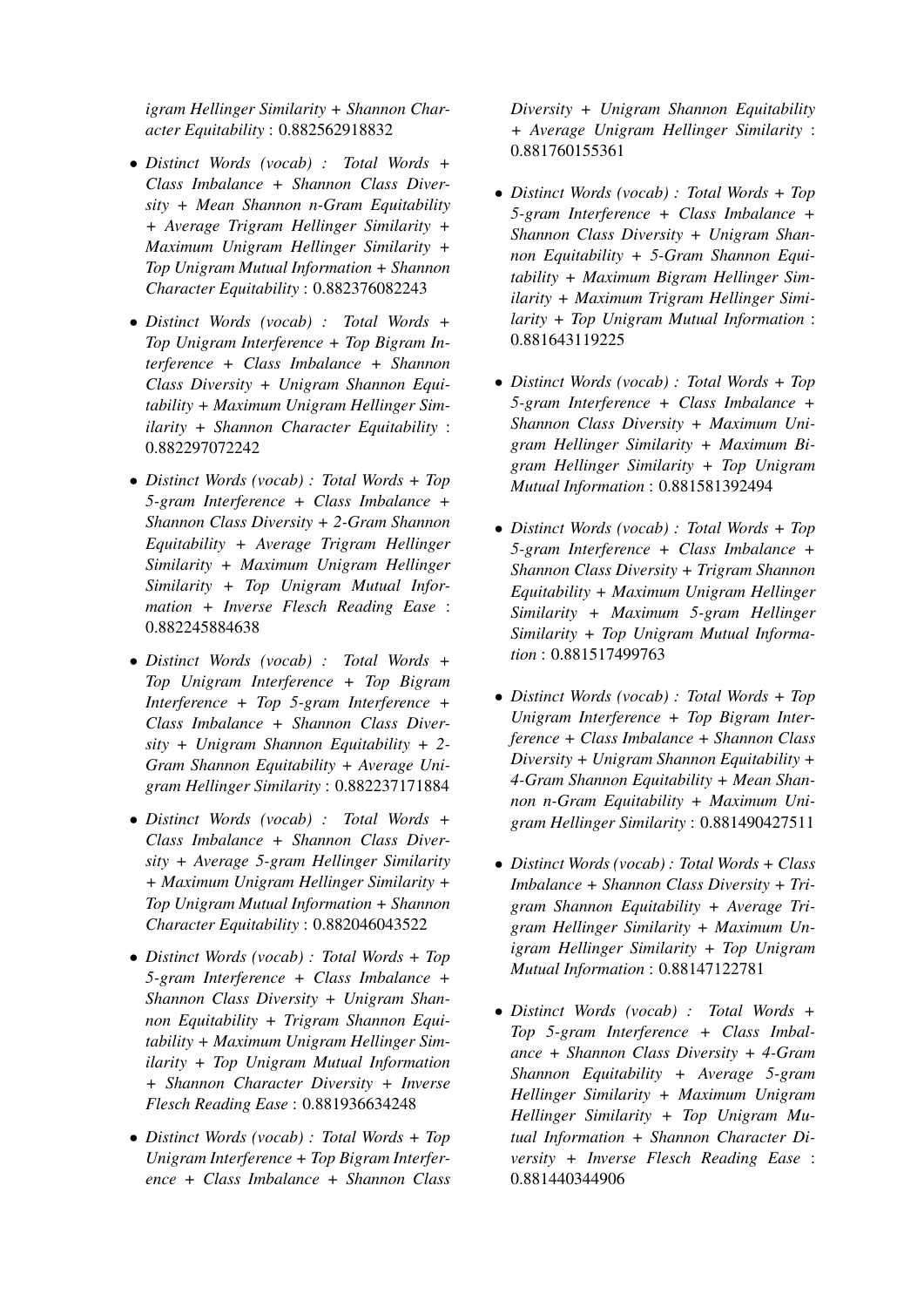- *Distinct Bigrams : Total Bigrams + Top Unigram Interference + Top Bigram Interference + Top 5-gram Interference + Class Imbalance + Shannon Class Diversity + Maximum Unigram Hellinger Similarity* : 0.881440337829
- *Distinct Words (vocab) : Total Words + Top Unigram Interference + Top Bigram Interference + Class Imbalance + Shannon Class Diversity + Mean Shannon n-Gram Equitability + Maximum Unigram Hellinger Similarity* : 0.881426394865
- *Distinct Words (vocab) : Total Words + Top Unigram Interference + Top Bigram Interference + Class Imbalance + Shannon Class Diversity + Trigram Shannon Equitability + 4-Gram Shannon Equitability + Maximum Unigram Hellinger Similarity + Shannon Character Equitability* : 0.881404209076
- *Distinct Words (vocab) : Total Words + Class Imbalance + Shannon Class Diversity + Maximum Unigram Hellinger Similarity + Top Unigram Mutual Information* : 0.881365728443
- *Distinct Words (vocab) : Total Words + Top Unigram Interference + Top Bigram Interference + Class Imbalance + Shannon Class Diversity + 5-Gram Shannon Equitability + Mean Shannon n-Gram Equitability + Maximum Unigram Hellinger Similarity* : 0.881342679515
- *Distinct Words (vocab) : Total Words + Class Imbalance + Shannon Class Diversity + Maximum Unigram Hellinger Similarity + Mean Maximum Hellinger Similarity + Top Unigram Mutual Information* : 0.881340929845
- *Distinct Words (vocab) : Total Words + Class Imbalance + Shannon Class Diversity + Unigram Shannon Equitability + Maximum Unigram Hellinger Similarity + Top Unigram Mutual Information + Shannon Character Diversity* : 0.88117529932
- *Distinct Words (vocab) : Total Words + Top Unigram Interference + Top Bigram Interference + Class Imbalance + Shannon Class Diversity + Trigram Shannon Equitability + Maximum Unigram Hellinger*

*Similarity + Shannon Character Diversity* : 0.881163020765

- *Distinct Words (vocab) : Total Words + Top Unigram Interference + Top Trigram Interference + Top 5-gram Interference + Class Imbalance + Shannon Class Diversity + Unigram Shannon Equitability + Maximum Unigram Hellinger Similarity* : 0.881044616332
- *Distinct Words (vocab) : Total Words + Top Unigram Interference + Top Bigram Interference + Class Imbalance + Shannon Class Diversity + 4-Gram Shannon Equitability + Mean Shannon n-Gram Equitability + Average Unigram Hellinger Similarity* : 0.88091437587
- *Distinct Words (vocab) : Total Words + Top Unigram Interference + Top Bigram Interference + Mean Top n-gram Interference + Class Imbalance + Shannon Class Diversity + Unigram Shannon Equitability + Maximum Unigram Hellinger Similarity + Shannon Character Diversity + Shannon Character Equitability* : 0.880910807679
- *Distinct Words (vocab) : Total Words + Top Unigram Interference + Top Bigram Interference + Class Imbalance + Shannon Class Diversity + Trigram Shannon Equitability + Average Unigram Hellinger Similarity* : 0.880885142235
- *Distinct Words (vocab) : Total Words + Top Unigram Interference + Top Bigram Interference + Top 5-gram Interference + Class Imbalance + Shannon Class Diversity + 5- Gram Shannon Equitability + Average Unigram Hellinger Similarity* : 0.880837764104
- *Distinct Words (vocab) : Total Words + Class Imbalance + Shannon Class Diversity + Maximum Unigram Hellinger Similarity + Maximum Bigram Hellinger Similarity + Top Unigram Mutual Information* : 0.880709196549
- *Distinct Words (vocab) : Total Words + Top Unigram Interference + Top 5-gram Interference + Mean Top n-gram Interference + Class Imbalance + Shannon Class Diversity + Unigram Shannon Equitability + Maximum Unigram Hellinger Similarity + Shannon Character Diversity* : 0.880654042756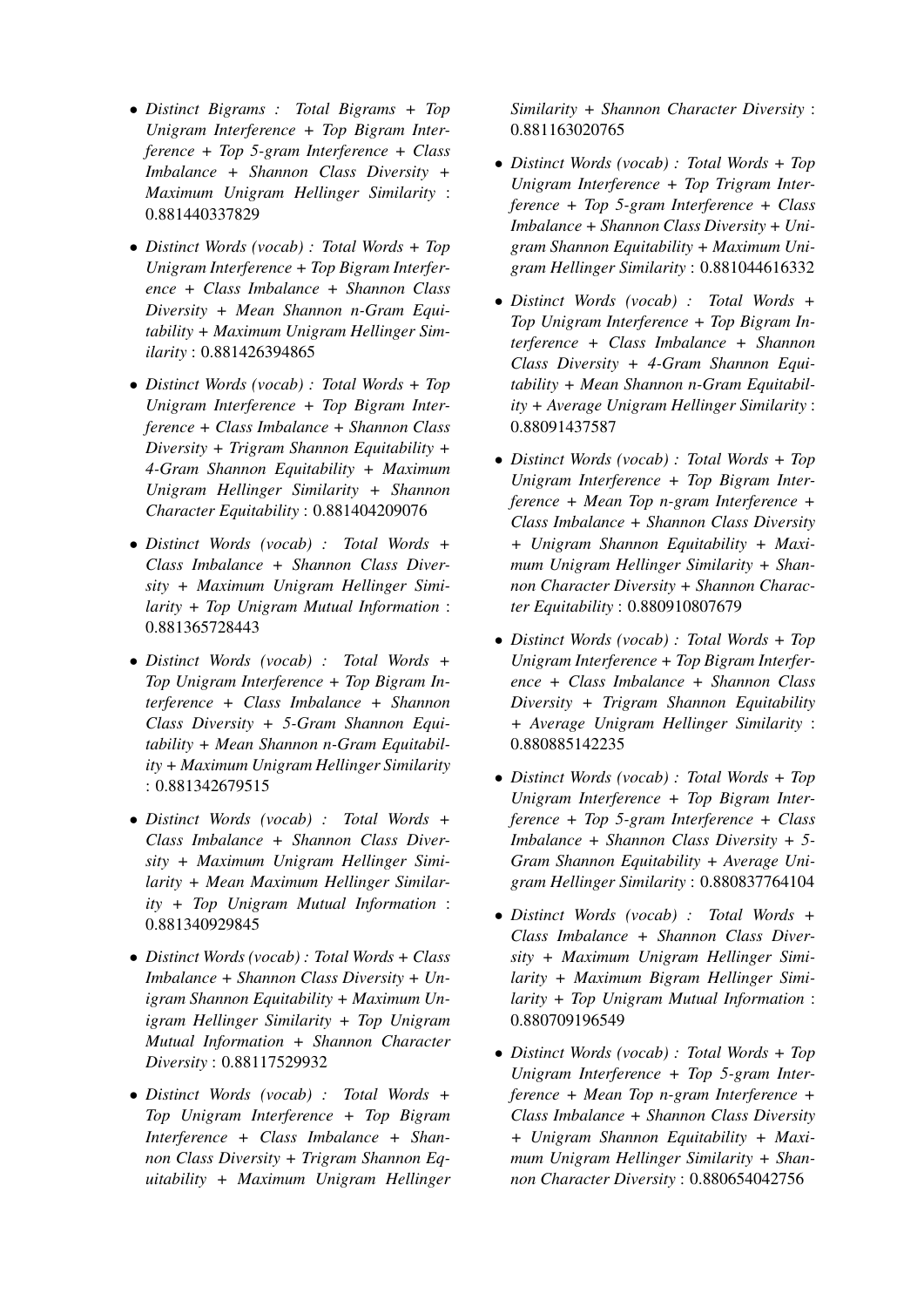- *Distinct Words (vocab) : Total Words + Top Unigram Interference + Top 5-gram Interference + Mean Top n-gram Interference + Class Imbalance + Shannon Class Diversity + Unigram Shannon Equitability + 5- Gram Shannon Equitability + Mean Shannon n-Gram Equitability + Maximum Unigram Hellinger Similarity + Inverse Flesch Reading Ease* : 0.88058845366
- *Distinct Bigrams : Total Bigrams + Top Unigram Interference + Top Bigram Interference + Class Imbalance + Shannon Class Diversity + Unigram Shannon Equitability + Maximum Unigram Hellinger Similarity + Maximum Bigram Hellinger Similarity* : 0.88057312013
- *Distinct Words (vocab) : Total Words + Top Unigram Interference + Top Bigram Interference + Class Imbalance + Shannon Class Diversity + 2-Gram Shannon Equitability + 5-Gram Shannon Equitability + Maximum Unigram Hellinger Similarity + Shannon Character Diversity + Shannon Character Equitability* : 0.880527649949
- *Distinct Words (vocab) : Total Words + Top Unigram Interference + Top Bigram Interference + Class Imbalance + Shannon Class Diversity + 2-Gram Shannon Equitability + Trigram Shannon Equitability + Maximum Unigram Hellinger Similarity + Inverse Flesch Reading Ease* : 0.880466229085
- *Distinct Words (vocab) : Total Words + Top Unigram Interference + Top Bigram Interference + Class Imbalance + Shannon Class Diversity + Unigram Shannon Equitability + Average Unigram Hellinger Similarity + Inverse Flesch Reading Ease* : 0.880427741747
- *Distinct Words (vocab) : Total Words + Top Unigram Interference + Top Bigram Interference + Class Imbalance + Shannon Class Diversity + 5-Gram Shannon Equitability + Maximum Unigram Hellinger Similarity* : 0.880408773828
- *Distinct Words (vocab) : Total Words + Top Unigram Interference + Top Bigram Interference + Top 5-gram Interference + Class Imbalance + Shannon Class Diversity + Un-*

*igram Shannon Equitability + Average 4 gram Hellinger Similarity + Maximum Unigram Hellinger Similarity* : 0.880334639215

- *Distinct Words (vocab) : Total Words + Class Imbalance + Shannon Class Diversity + Mean Shannon n-Gram Equitability + Average Trigram Hellinger Similarity + Maximum Unigram Hellinger Similarity + Top Unigram Mutual Information + Inverse Flesch Reading Ease* : 0.880326776791
- *Distinct Words (vocab) : Total Words + Class Imbalance + Shannon Class Diversity + Unigram Shannon Equitability + Trigram Shannon Equitability + Maximum Unigram Hellinger Similarity + Mean Maximum Hellinger Similarity + Top Unigram Mutual Information* : 0.880295177778
- *Distinct Words (vocab) : Total Words + Top Unigram Interference + Top Bigram Interference + Class Imbalance + Shannon Class Diversity + Maximum Unigram Hellinger Similarity* : 0.880252374975
- *Distinct Words (vocab) : Total Words + Class Imbalance + Shannon Class Diversity + Trigram Shannon Equitability + Average Trigram Hellinger Similarity + Maximum Unigram Hellinger Similarity + Top Unigram Mutual Information + Shannon Character Diversity* : 0.880239646699
- *Distinct Words (vocab) : Total Words + Top Unigram Interference + Top Bigram Interference + Class Imbalance + Shannon Class Diversity + 2-Gram Shannon Equitability + Average Unigram Hellinger Similarity + Inverse Flesch Reading Ease* : 0.880200393627
- *Distinct Words (vocab) : Total Words + Class Imbalance + Shannon Class Diversity + 4- Gram Shannon Equitability + Average Trigram Hellinger Similarity + Maximum Unigram Hellinger Similarity + Top Unigram Mutual Information + Shannon Character Equitability + Inverse Flesch Reading Ease* : 0.880083849581